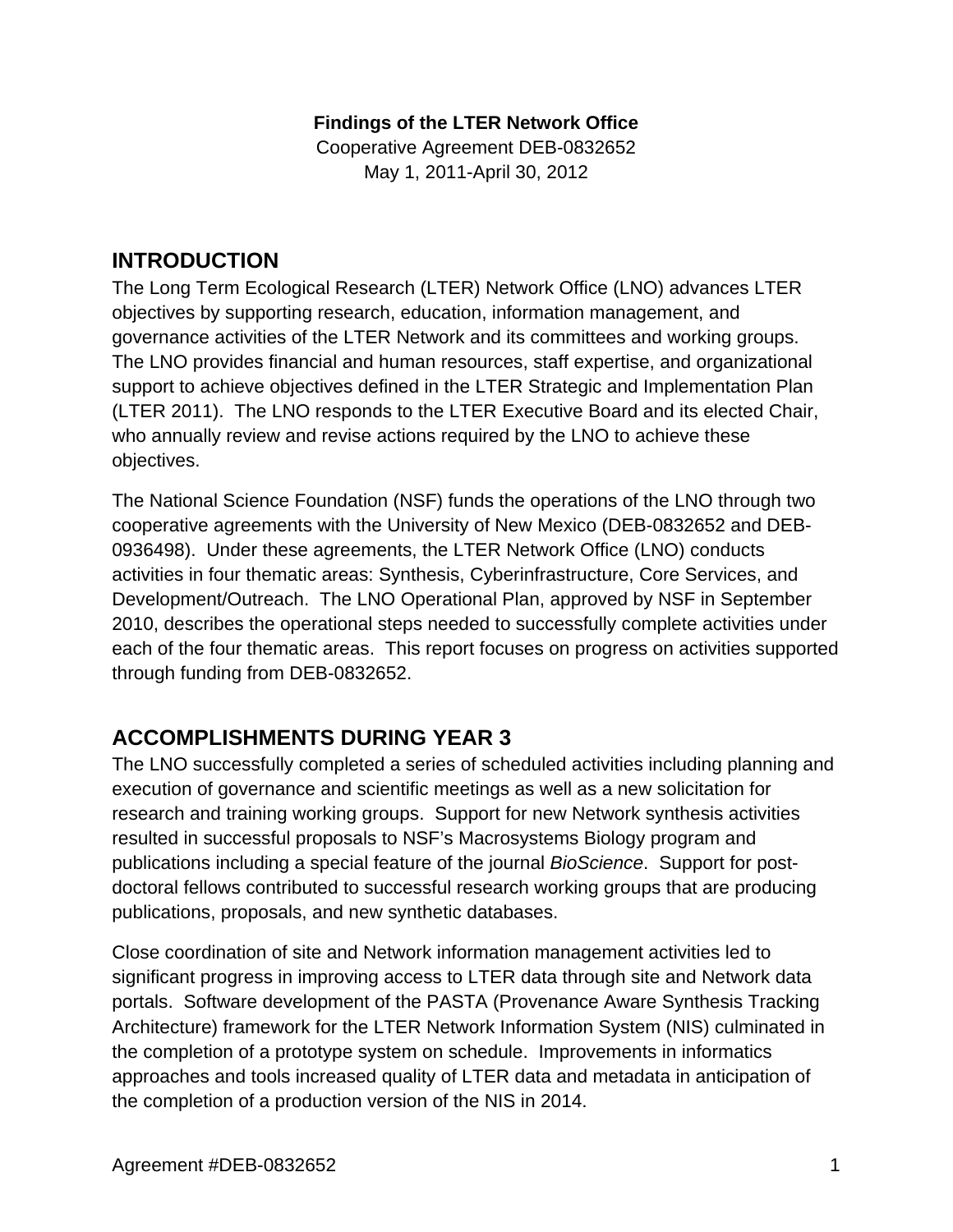

The LNO continued to provide key services to the Network and sites and managed core operations fundamental to Network activities. Successful proposals to NSF provided funds for the 2012 All Scientists Meeting and dues for membership in the International LTER Network. LNO participation in the 30-Year Review process contributed to a successful evaluation of the LTER program.

Implementation of new strategic objectives in communication included the development of an electronic newsletter to replace the paper version and a re-designed web page. In association with the editors of the *BioScience* special feature, an intensive outreach effort led to widespread distribution of LTER research results through a broad range of media outlets. The LNO contributed to the maintenance of existing and the development of new strategic partnerships. One collaboration with EarthSky Communications led to a proposal for widespread distribution of LTER science through the EarthSky radio network.

# **FINDINGS DURING YEAR 3**

# **Thematic Area 1 - Synthesis**

Science Council. Support annual meetings of the Science Council as well as planning meetings in support of its activities.

The LNO, working with the LTER Chair, a program committee, and scientists at the host Georgia Coastal Ecosystem (GCE) LTER site, organized a very successful 2011 LTER Science Council meeting. The meeting, with a theme of "The Role of Long-Term Ecological Research in Understanding and Responding to Climate Change", included presentations from nine LTER researchers, as well as breakout sessions focusing on potential future research activities.

The meeting was held on Jekyll Island, Georgia, near the GCE LTER site. An afternoon field trip to the site, as well as evening poster sessions, gave LTER researchers an opportunity to become familiar with GCE research. The meeting website is available at: http://intranet2.lternet.edu/content/2011-lter-science-council-meeting. Preparations were also begun for the annual meeting in 2012, to be held at the H.J. Andrews LTER site.

Products from the meeting included:

Continued progress on seven articles for the *BioScience* special feature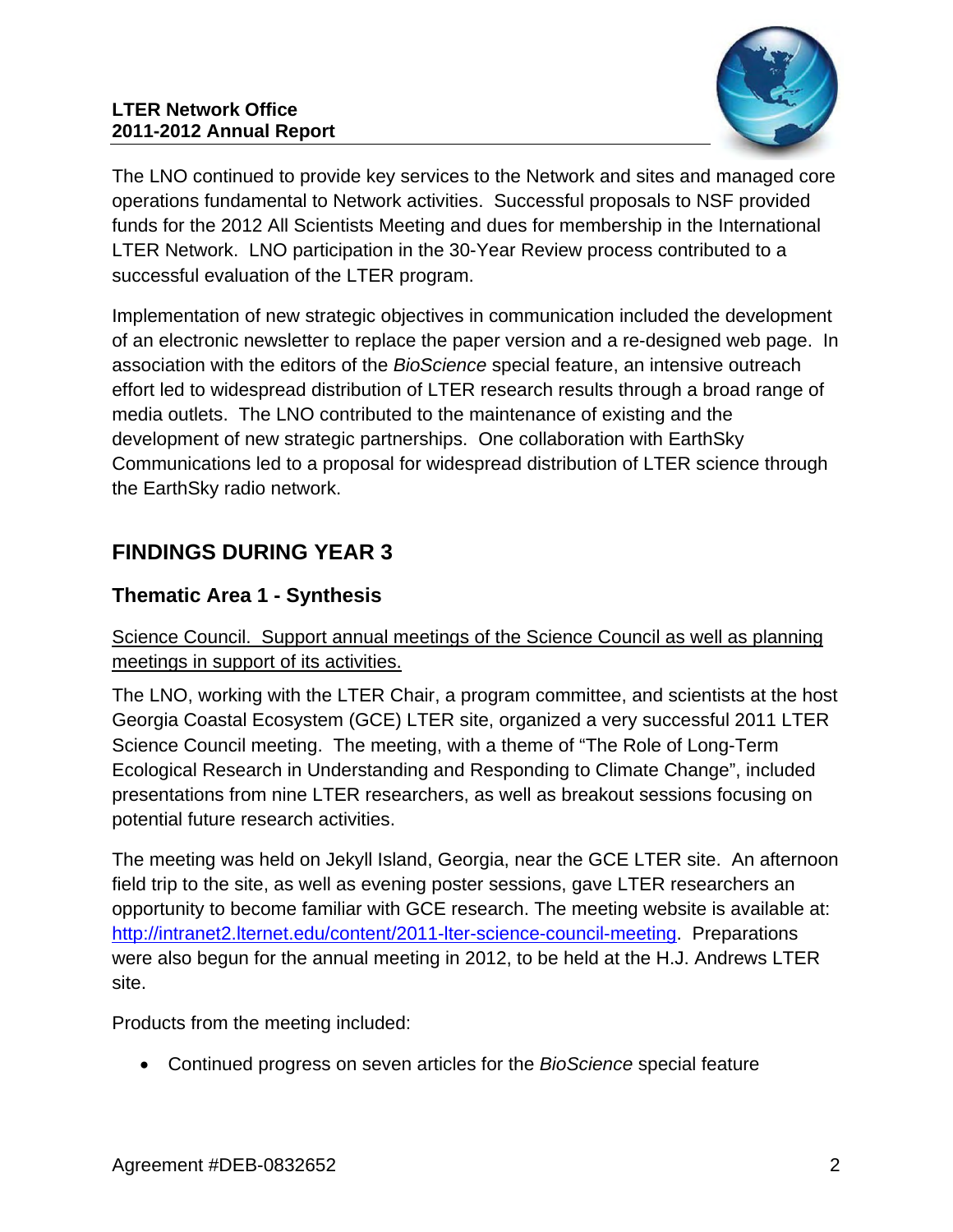

- Preparation for a symposium at the annual meeting of the Ecological Society of America
- Development of a topic and program committee for the 2012 mini-symposium at **NSF**
- A status report on the Future Scenarios Initiative presented by David Foster. A version of the project involving six forested LTER sites went forward as a Macrosystems Biology proposal, and efforts are continuing to inform potential stakeholders within federal agencies and NGOs of the value and vision of the larger effort.
- A status report on the Synthesis Data Initiative

### All Scientists Meeting. Foster integration within and among Network research projects by organizing periodic meetings of the entire LTER research community.

During 2011, the LNO worked on initial plans for the triennial LTER All Scientists Meeting (ASM) to be held in Estes Park, CO in September 2012. The LTER Executive Board (EB) approved a return to the same venue after results from exit surveys of the 2009 meeting showed that a majority of respondents would choose the location again. Working with the LTER Chair, the LTER Network Office (LNO) formed a program committee, made preliminary arrangements and down payments to the YMCA of the Rockies, confirmed the professional meeting coordinators (the Schneider Group), developed an initial program, and designed a website for the meeting: http://asm2012.lternet.edu/

Research Working Groups. Provide support for Network research goals by funding working groups and intensive research visits for project scientists and facilitating planning and visioning meetings to address the objectives of the Decadal Plan.

The LNO solicited proposals from the LTER community for new synthesis activities in 2012 including Research Working Groups and post-doctoral projects. The Executive Board selected six proposals for Research Working Groups and three proposals for post-doctoral projects for funding. Details of these new proposals, as well as results from previous working groups, are at the revised and updated Intranet page for working groups (http://intranet2.lternet.edu/working-groups).

Twelve cross-site research efforts initiated in 2010-11 resulted in a number of submitted publications and proposals during the last year. Examples include articles appearing in the *BioScience* special feature (Knapp et al. 2012, Jones et al. 2012), synthesis papers related to microbial research, development of a stream hydrochemical database (StreamChemDB), a manuscript on State Changes and Threshold Dynamics submitted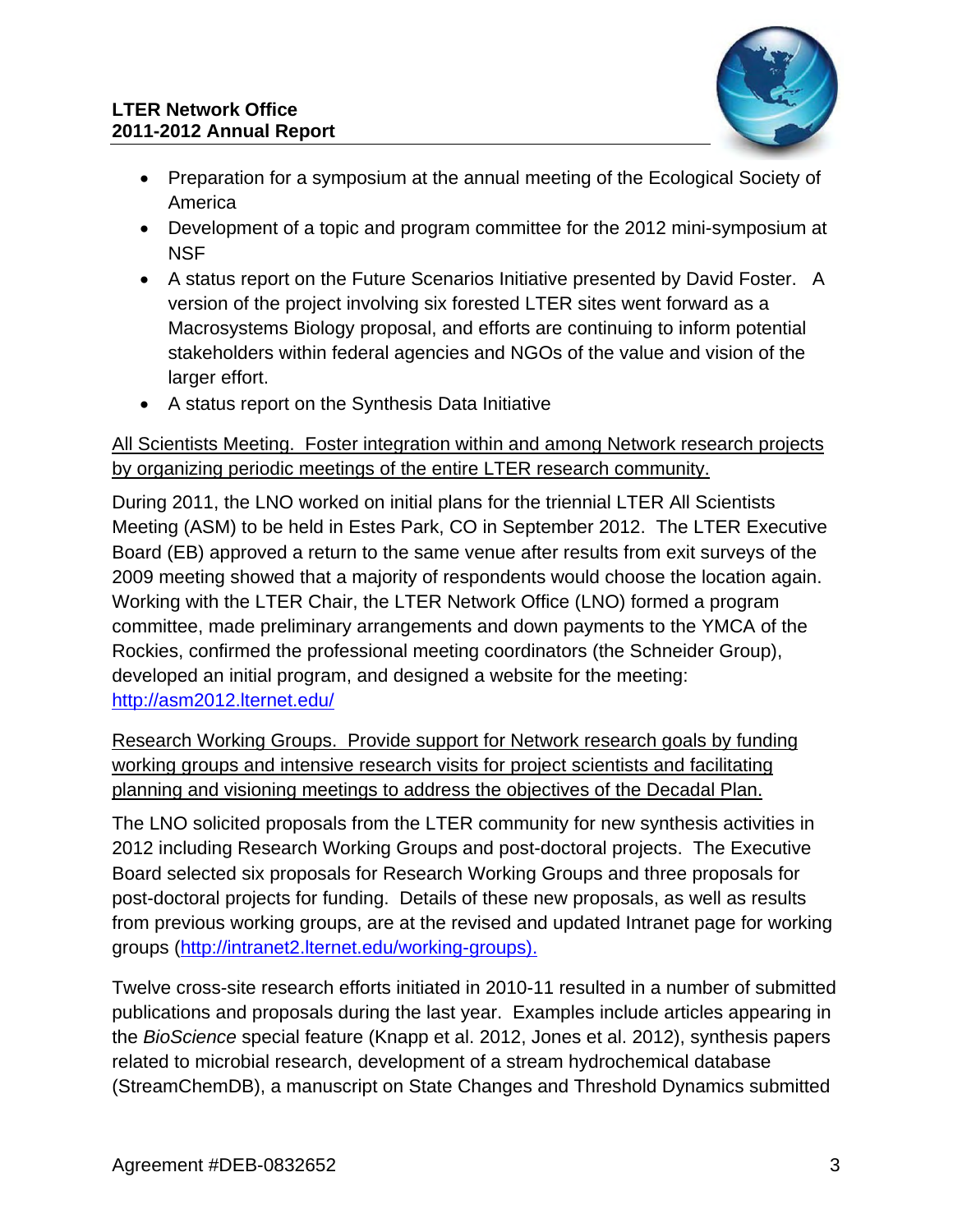

to PNAS, presentations at professional meetings, and a follow-on workshop and proposal from a project on Quantifying Uncertainty in Ecosystem Studies (QUEST). Other products are in development from follow-on activities of these working groups.

Meetings by two of the four research prospectus working groups (Future Scenarios, Disappearing Cryosphere) produced manuscripts for the *BioScience* special feature (Thompson et al. 2012, Fountain et al. 2012).

# **Thematic Area 2 - Cyberinfrastructure**

Basic Cyberinfrastructure Support. Provide basic cyberinfrastructure support to the LTER Network to enable collaboration, communication, and security.

 *Operation of video-teleconferencing services for LTER committees and working groups* 

LNO staff continues to operate the Polycom video-conferencing bridge that supports group meetings over the internet. In addition to regular meetings of the Executive Board (9), Information Management Executive Committee (9), and the Information Management Committee (22), LNO staff supported conferences for working groups and sites, and water-cooler meetings on topics such as improved data access.

The most recent biennial survey of LNO performance included questions addressing the effectiveness of video-teleconferencing services. Of the survey respondents who had been part of an LNO-assisted teleconference, 75% were satisfied or very satisfied with the results. Based on comments from the survey, the existing video-teleconferencing help sheet for research groups will be updated to include some of the new technologies that are now available including Skype, EVO, and Google+. These technologies should help the LNO reach the 80% of survey respondents that have never used videoconferencing.

## *Web presence improvements for collaboration and presentation*

Members of the LNO staff developed a new, fully integrated Intranet framework. The new framework brings together formerly disparate functions, including the document archive, Network News, Databits, Calendaring, Committee pages, working group proposals, reviews, results, and timely news and announcements.

LNO staff worked with the LTER Communications Committee to create a prototype for a new public-facing LTER web presence (homepage). Development of the new homepage involved extensive discussions of user needs and requirements gathering.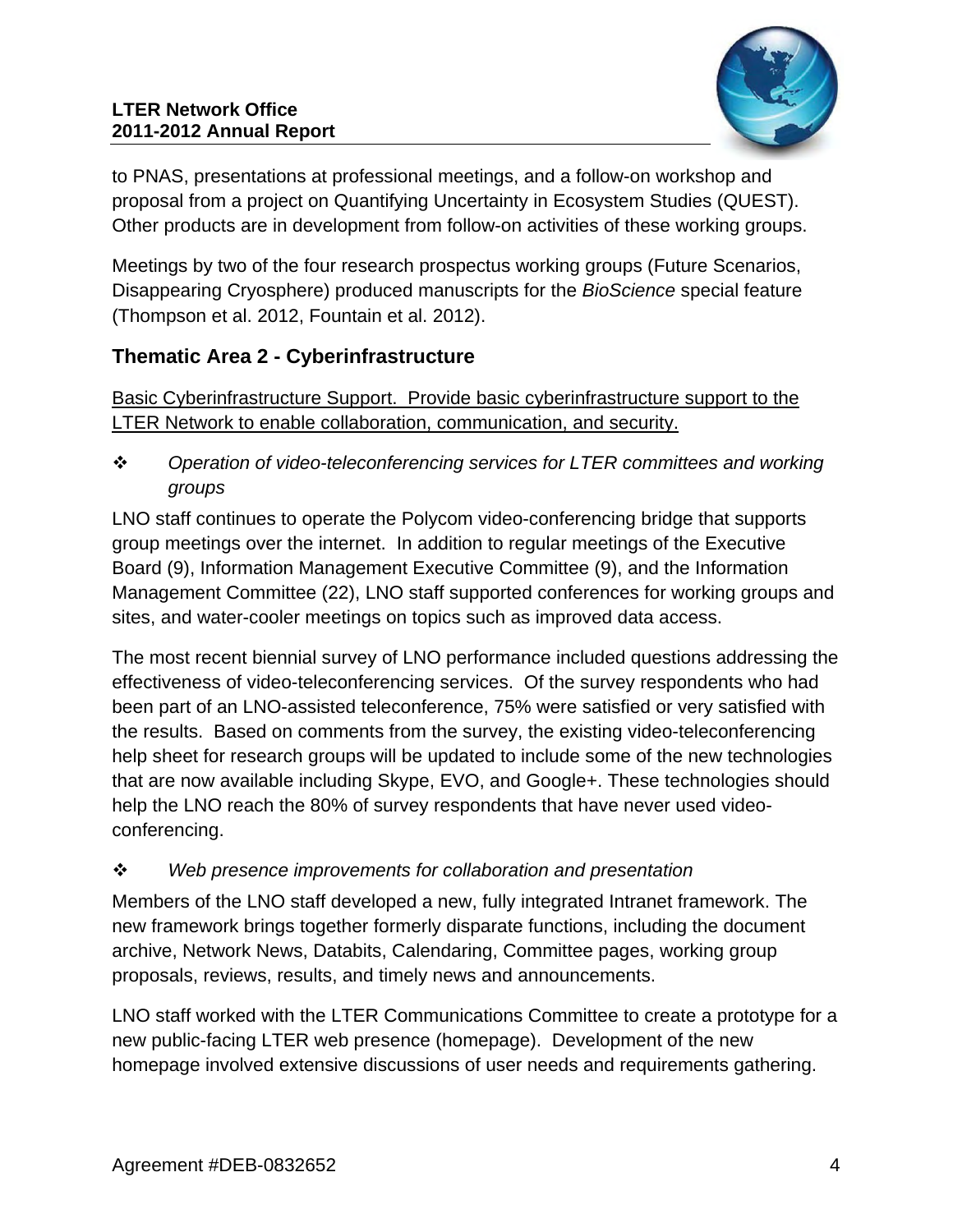

Content is currently being rewritten and checked for accuracy before the new prototype's release in May 2012.

New "feedback forms" are prominently displayed on all of the new web installations. Responses are directed to the tech-support software, where they are queued for review.

LNO staff used software tools to track, find, and repair broken links as part of a concerted effort to improve the quality of the LTER Network web experience. In addition, Google Analytics is being used for tracking the usage of new LTER web sites.

Response to user requests have become more rapid with the hiring of Leanne Yanabu as the web designer intern and Yang Xia as the Network Information Manager (NIM); together Yanabu and Xia have significantly improved response and ticket resolution times, and shortened response times have increased the use of the tech-support system by the community.

## *Technology improvements.*

The LNO joined the Research Storage Consortium, a group of five center-like research efforts - four of which receive funding from NSF- that has leveraged LNO's influence and funding to purchase a Petabyte-scale managed storage system. The HP9000 IBricks storage system is located in the UNM Center for Advanced Research Computing (CARC), which began to provide access to almost 300 terabytes (TB) of storage in January 2012. Partners in the system include CARC, the University Libraries, DataONE, and the Earth Data Analysis Center. The LNO will use the storage system as secondary storage for our 30TB storage system and virtual server platform that arrived in April 2012. The implementation includes a network-accessible TB of off-site storage for each of the LTER sites.

LNO staff has been testing cloud server installations and has recently brought the first production-grade server for LTER online in the Amazon EC2 cloud. The server monitors PASTA services and provides reports and notifications on system state-of-health. LNO staff will be moving additional production and production warm-standby servers to cloud installations in 2013.

## *Communication.*

In 2010, LNO acquired three Mediasite Rich-Media Recorders. Since then, LNO staff have captured and streamed the annual LTER NSF Mini-Symposium from Arlington, VA. Several LTER Working Groups have requested the use of the recorders. The PASTA Working Group captured demonstrations of PASTA workflows in March 2012.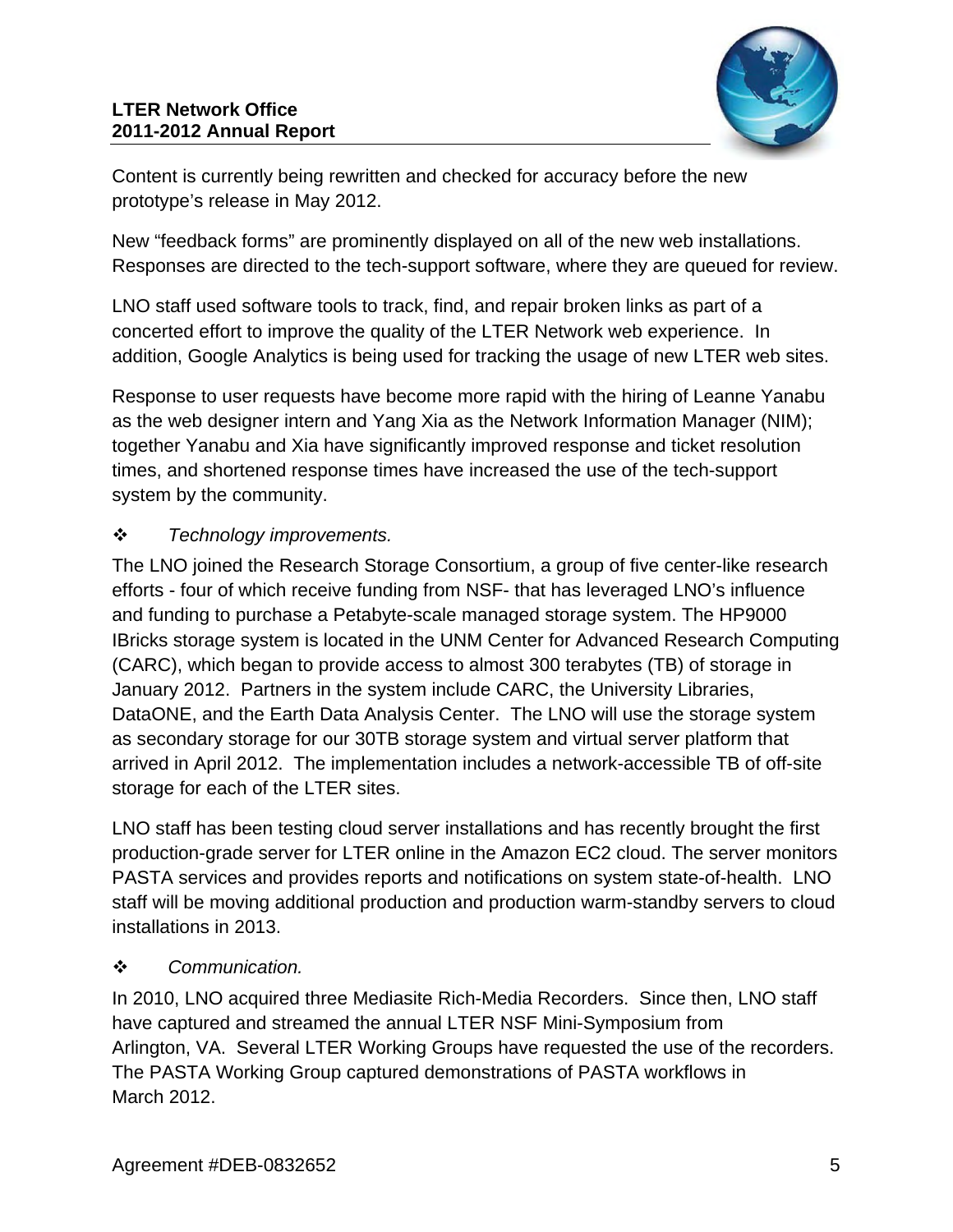#### **LTER Network Office 2011-2012 Annual Report**



The 2012 Mini-Symposium was watched live by 36 viewers. Over 70 viewers have watched the on-demand version of the symposium's presentations to date. Comparing these numbers to the last two previous symposiums, there has been trend toward ondemand viewership with 54 on-demand views in 2010 and 41 on-demand views in 2011. The comparison does not include the viewership of the individual presentations, which vary significantly based on topic.

Later this year, LNO staff will capture plenary and other presentations from the 2012 LTER All-scientists meeting; live streaming will not be available due to the limitations of bandwidth at the YMCA of the Rockies.

## *Cyber-security and Data Management Web-based information events.*

LNO staff prepared and released three cybersecurity and data management briefings in 2011/2012. The titles were "How to Write a Data Management Plan for a National Science Foundation Proposal", "On the Road: Fear and Living with Public Computing", and "Do you have Password Fatigue?" These two-page briefings were well received by readers. The "data management plan" briefing is still circulating on some college research lists. All but one of the survey respondents who viewed the briefings found them useful.

Information Management. Improve information management (IM) for the Network by supporting communication and coordination among Site Information Managers (SIMs), strategic data integration, data stewardship, curated data storage, and other data operations that promote Network synthesis and the creation of data legacies

## *Information Management Committee (IMC) meetings.*

LNO staff supported both Information Management Committee and Information Management Executive Committee (IMExec) meetings this year in September 2011 and April 2012, respectively. The IMC met their goals for these meetings by producing both the LTER Controlled Vocabulary and the Ecological Metadata Language (EML) Best Practices for LTER Sites Version 2. The IMC is now positioned to complete quality standards for LTER data that will be published to PASTA. The IMExec post-meeting survey indicates that 18 of 21 survey respondents found the 2010 meeting productive and a valuable use of time.

## *Information Management working groups and Site Information Manager travel*  The LNO supported six IM "product-oriented" working groups and four IM site compensation efforts: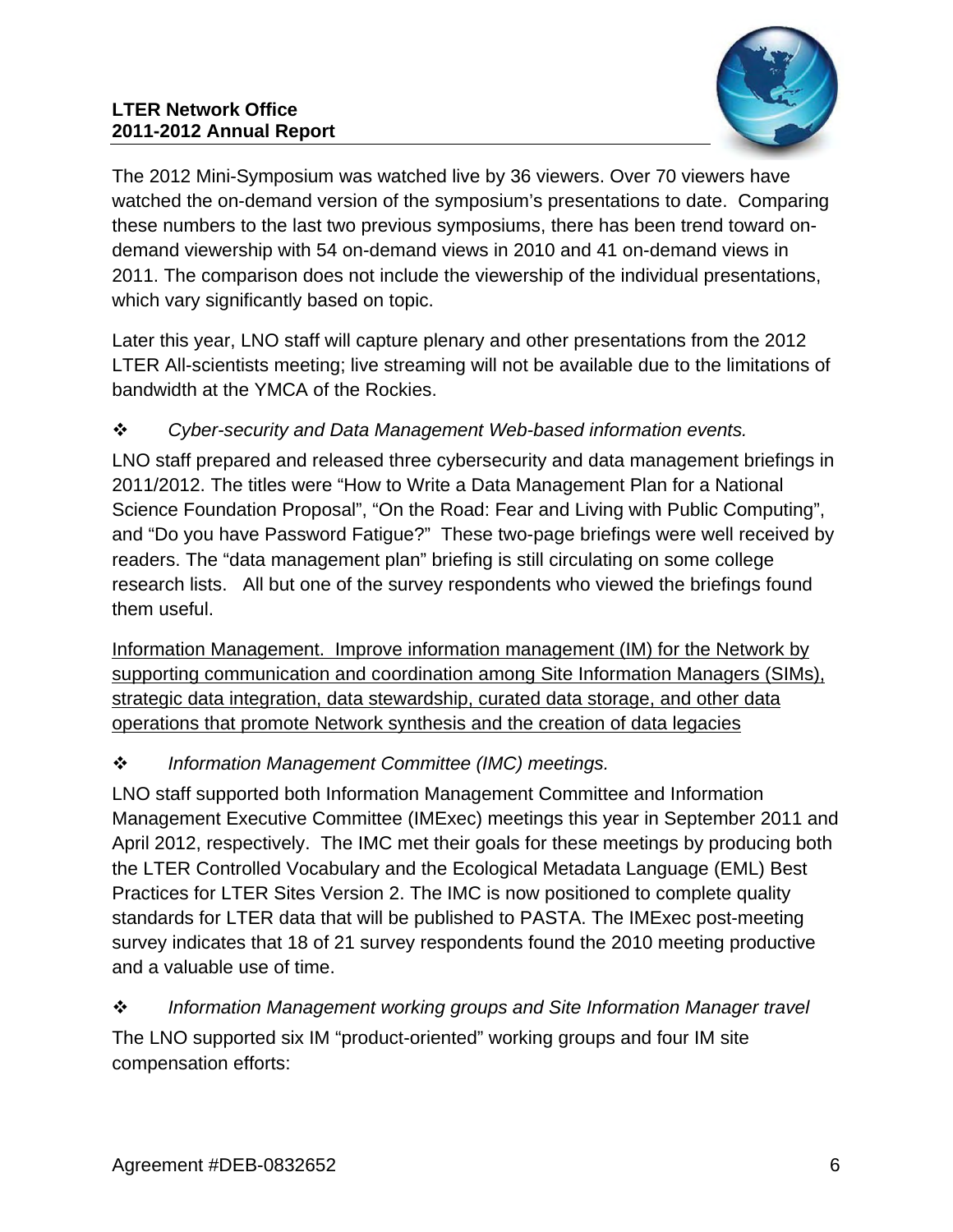

- A. Working groups (name, investigator, product):
	- 1. LTER Controlled Vocabulary John Porter LTER Controlled Vocabulary
	- 2. Network Database Web Services Karen Baker Requirements for Personnel Database
	- 3. LTERMaps Phase II Theresa Valentine Map-based interface to site characteristics
	- 4. NIS Workflow best practices Corinna Gries in progress
	- 5. Data Package quality definitions Margaret O'Brien in progress
	- 6. Site Characteristics re-design Don Henshaw in progress
- B. IM compensation (name, investigator, product):
	- 1. EML reports and congruency Margaret O'Brien report of EML quality across sites
	- 2. Network Database Web Services phase 1 Mason Kortz first iteration of personnel database code
	- 3. EML diagnosis and best practices mentorship Gastil Gastil-Buhl in progress
	- 4. LTER Atlas Jamie Hollingsworth interactive LTER atlas, demonstrated for Science Council in May 2012

In addition, the LNO funded travel for IM compensation recipients to participate in working groups and to work at LNO.

### *Maintain Network databases*

The LTER Network databases consist of the Personnel, Bibliography, and Site Characteristics Databases and their associated web applications. The LNO Information Manager is responsible for the maintenance and curation of these data. LNO staff migrated the current web interfaces for the three databases to a new server and implemented a new login and security procedure for working with these databases.

As part of the maintenance of the Site Characteristics Database, LNO staff developed a new site characteristics table that attempts to characterize sites based on common ecological variables (http://intranet2.lternet.edu/content/site-characteristics).

Based on survey results from sites, reworking the database interfaces is highly desired, and the LNO will consider asking the EB to increase the priority and resource allocation to this work. LNO staff participated in requirements analysis and development of code for re-tooling the current database interfaces into a Service Oriented Architecture (SOA) framework similar to the work being done for the NIS Data Portal as part of the Provenance Aware Synthesis Tracking Architecture interface.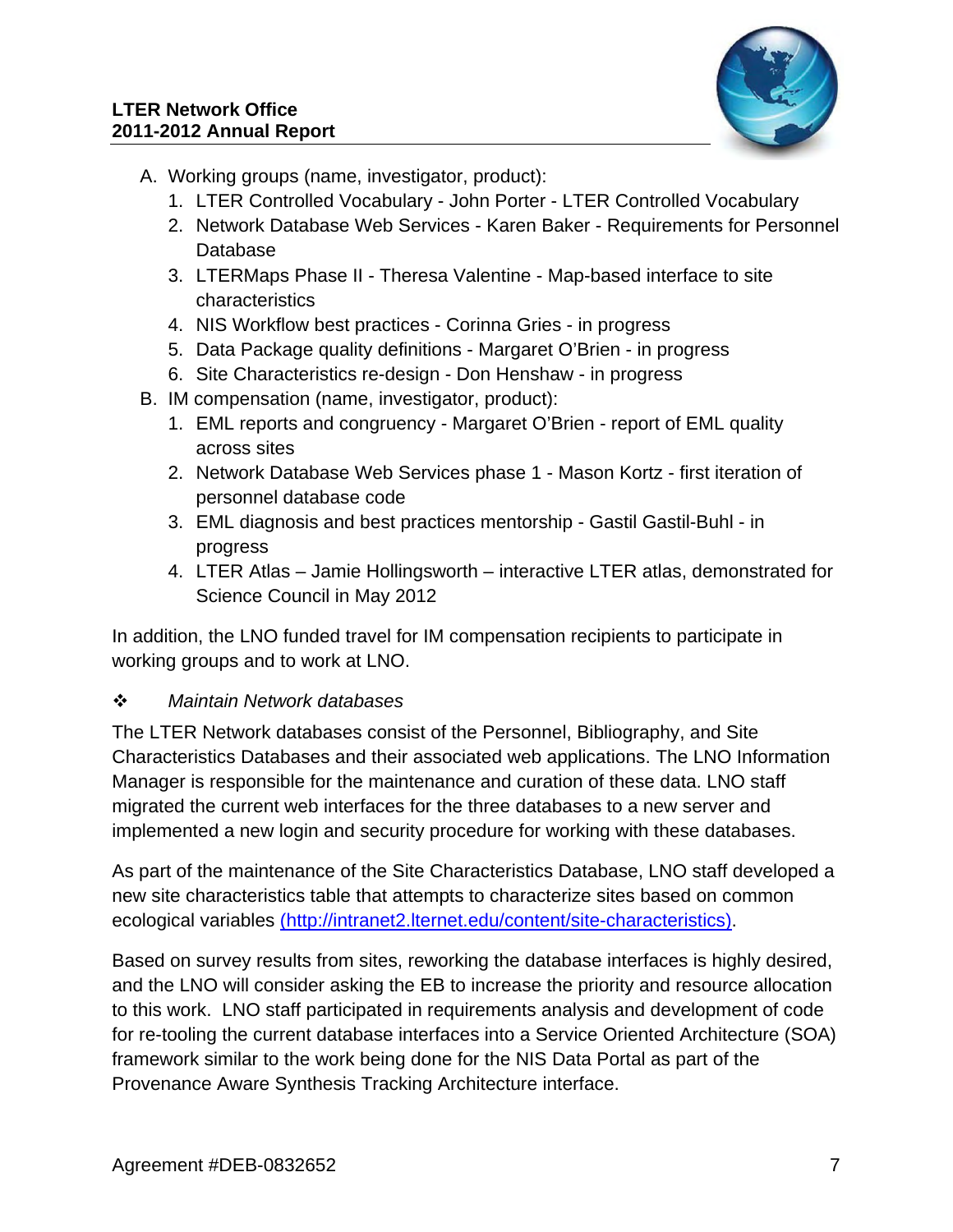

Many sites have been refining and reloading their local all-site bibliography entries in response to a 2011 call for updates. LNO staff have assisted with these requests.

# *Migrate existing and create new Network databases.*

LNO staff have completed the first operational year of the ClimDB/HydroDB databases following the successful migration from the Andrews LTER site. The LTER Information Manager has been busy cleaning metadata, adding new stations, and helping sites with their updates. LNO staff migrated the web application component from a Windows IIS server to a Linux Apache web server - this change has greatly improved performance of the server. Over 50% of survey respondents said they rely on information provided by the ClimDB/HydroDB database, so keeping this database sound and updated is an ongoing priority.

 *Development of NIS derived data products that extend the LNO EcoTrends data and application work.* 

The North Inlet (NIN) LTER data and the EcoTrends time-series data have been identified as exemplary datasets for inclusion in the nascent Network Information System. LNO staff have been busy in early 2012 reformatting the archived NIN data to make it PASTA compliant by adding compatible EML documentation and converting the "fixed-column" data structure into more digestible comma-separated value format. These data packages are being prepared by the LNO information manager and checked by Gastil Gastil-Buhl (MCR) as part of an IM compensation program.

Work began in spring 2012 on recovering time-series ecological variables from the EcoTrends database. This work will form the basis for another Operational Plan task that involves writing computational workflows to update EcoTrends data from site-based data found in PASTA.

Network Information System. Complete the design, development, and implementation of the LTER Network Information System in collaboration with NISAC, IMC, and strategic community partners.

The LTER Network Information System (NIS) has seen considerable development this year and is on schedule to release a functional prototype at the end of May 2012. Effort has focused on five major areas of the NIS Provenance Aware Synthesis Tracking Architecture (PASTA): data package management, identity management, system auditing, system monitoring, and a web-browser interface (see figure below).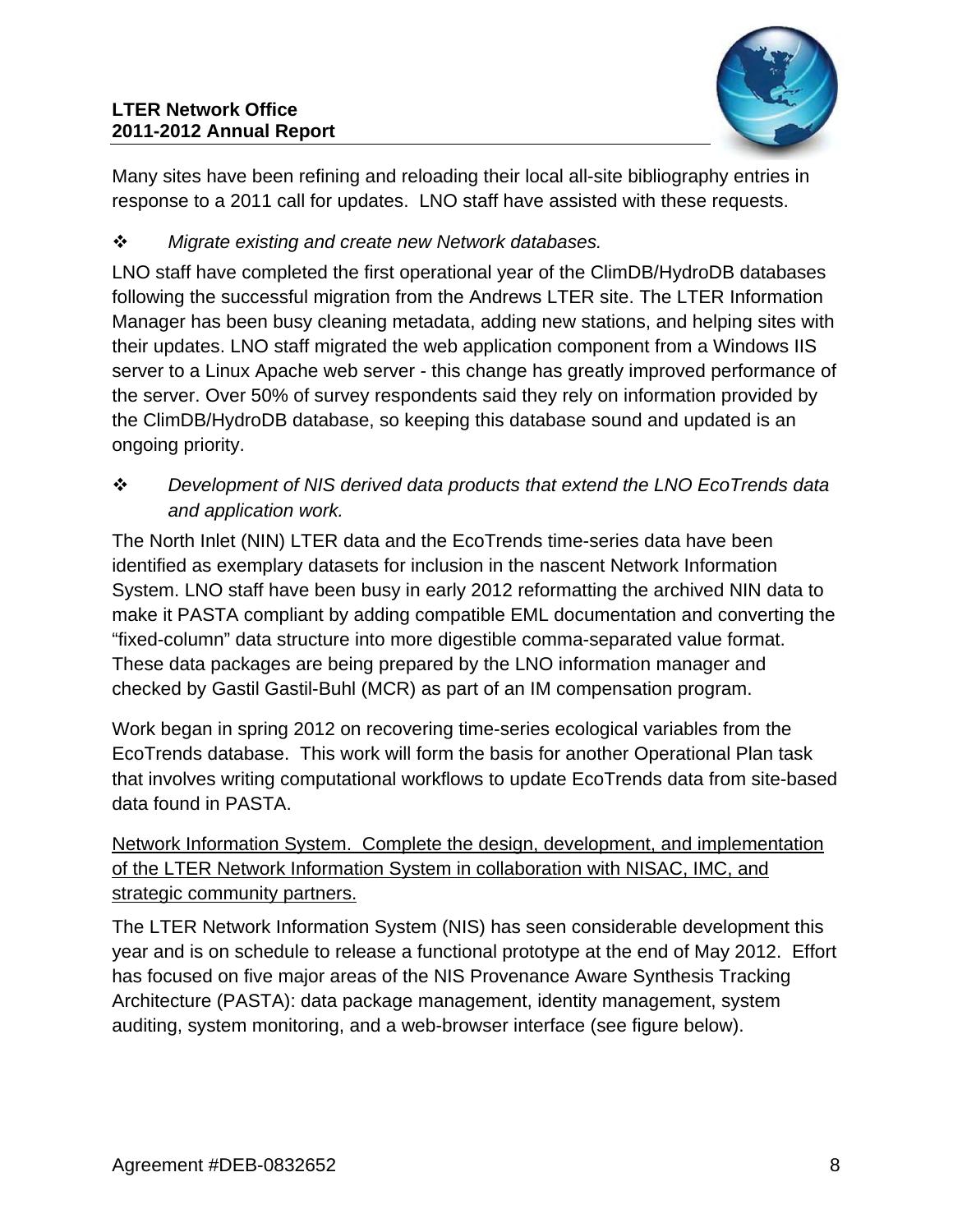



### *Data Package Management*

PASTA now supports a full data package life cycle that harvests site-based data packages (both metadata and data) into its persistent archive as Level-1 LTER Network data products. All data packages are screened for accuracy and quality before becoming a data package in PASTA. This screening process is part of the "Quality Engine" component of the Data Package Manager service. The Quality Engine evaluates each incoming data package for metadata and data congruency (i.e., how well does the metadata describe the structural format of the data).

Data packages in PASTA may be discovered using metadata specific terms through the Data Package Manager Service. All data packages in PASTA are considered first-class resources and may be described in the context of RESTful web-service URLs; that is, all data packages are addressable and accessible through a web-service URL as part of the Data Package Manager application programming interface (API).

A data package consists of (1) a resource map, (2) metadata, (3) data, and (4) a quality report. The resource map is a list of URLs that reference each part of a data package (including a self-referencing URL); semantic relationships will be built into the resource map later. Metadata is standardized on the Ecological Metadata Language (EML) 2.1.0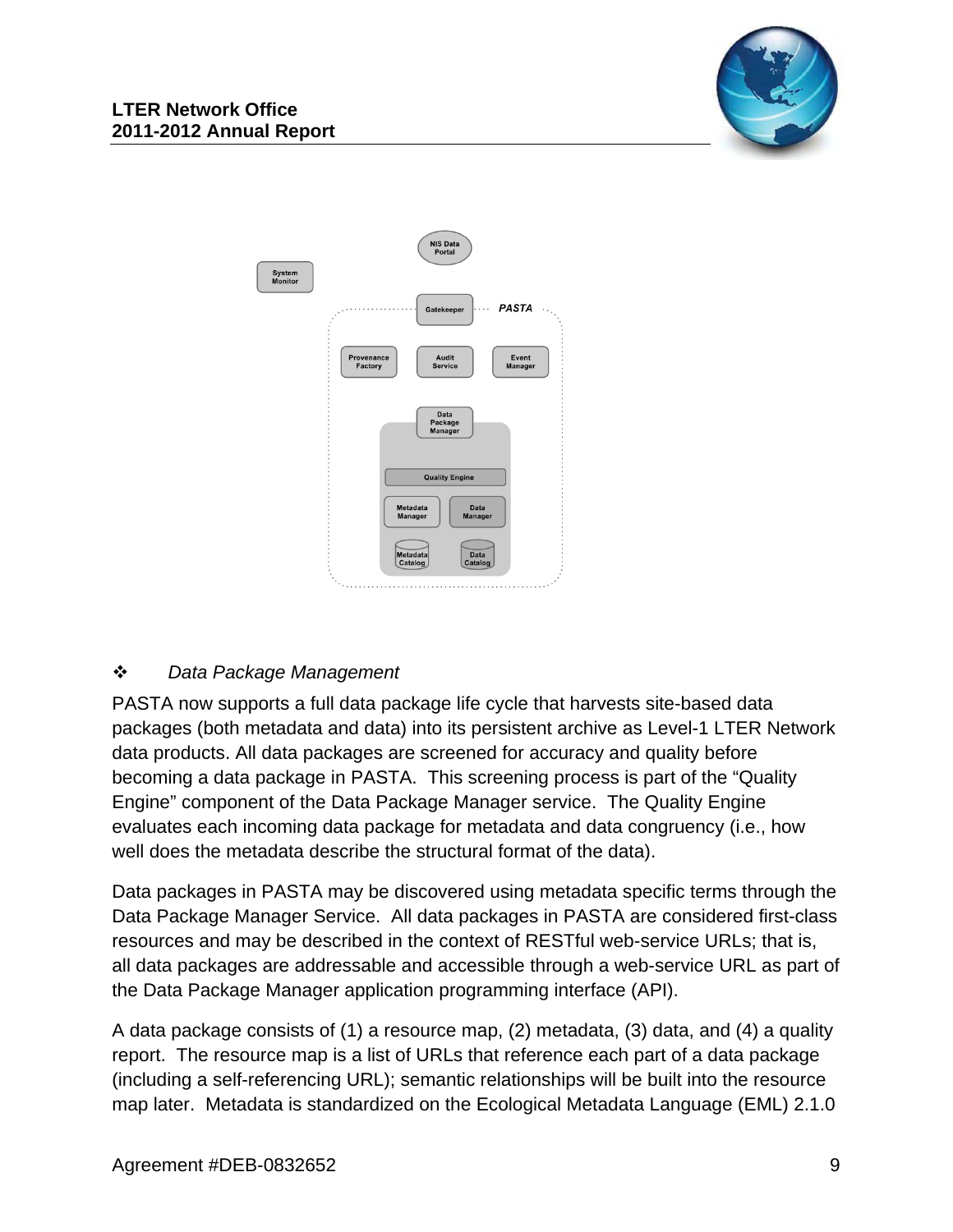

specification and is returned upon request in its native XML format. Science-based metadata content is replicated directly from the original site-based metadata; PASTAbased curation and data location information are the only new metadata added to the Level-1 data package. Data entities are stored and accessible in their original format. The quality report, which is generated by the "Quality Engine" during a successful harvest, is also stored and accessible as an XML document.

# *Workflow Manager (Transformation Engine)*

The Workflow Manager Service has changed focus from a fully supported workflow environment to one that manages event notifications when a data package is inserted or updated in PASTA. A first release prototype of this new service, called the Event Manager, was completed in 2010 -2011.

# *Metadata Factory (Provenance Tracking)*

A first release prototype of the Metadata Factory was completed in 2010 -2011.

# *NIS Data Portal*

General user access to PASTA is being prototyped through the NIS Data Portal. The NIS Data Portal supports user authentication and access to a set of user interface tools for interacting with PASTA. These tools include "data package management", "simple search and discovery", and "event subscription management".

Technically speaking, the NIS Data Portal is not a part of PASTA, but rather, it is a webbrowser application that uses the PASTA service oriented architecture to meet the needs of the LTER community as the web user-interface of the Network Information System. It also serves as a reference implementation for the use of the PASTA service API. The NIS Data Portal provides tools for use by both LTER information managers who, together with site scientists, produce data packages and LTER/community scientists, who consume data packages. The NIS Data Portal is available at https://portal.lternet.edu.

# *Discovery/Access Application Programming Interface (API)*

In addition, technical programming information about the underlying PASTA services has been published as the "PASTA Discovery and Access API". Each PASTA service provides a set of RESTful web-service methods that form their own unique application programming interface. Collectively, this set of APIs defines the "PASTA Discovery and Access API". This API, which is demonstrated by the NIS Data Portal, is publicly available for other communities to develop rich web-applications that are based on PASTA to access LTER data products.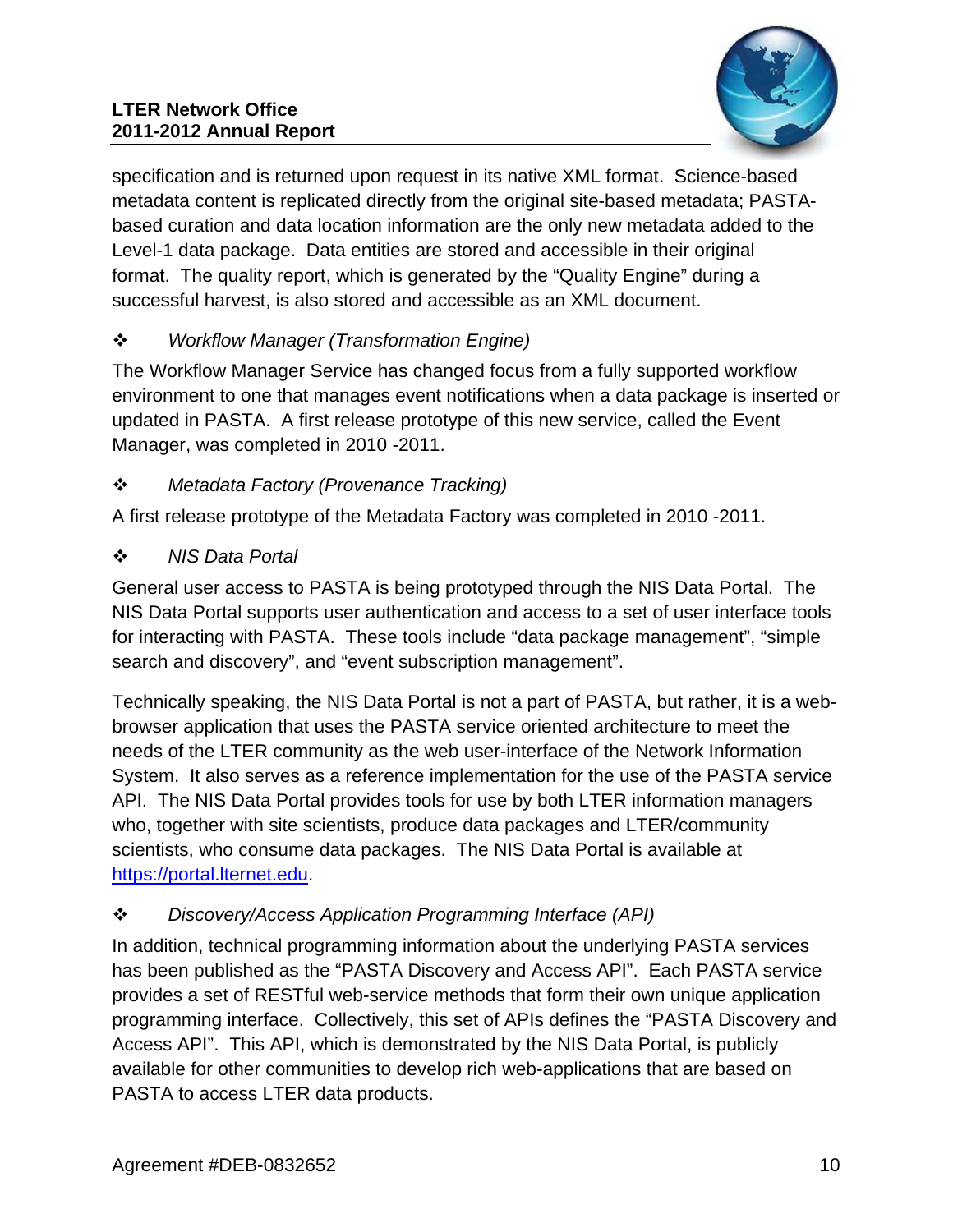#### **LTER Network Office 2011-2012 Annual Report**



### *Identity Management Services*

Identity management in PASTA is divided into components that provide authentication and authorization services. Authentication is the process of verifying a user's identity. PASTA performs this task for users of the LTER community by comparing credentials (login and password) provided by the user to those stored in a secure database (LDAP). If a user is successfully authenticated, they are assigned a shortlived token that may be used in lieu of credentials for each PASTA interaction. This token does not contain the user's password and, therefore, reduces security exposure if compromised.

Both authentication and token validation (i.e., is the token "real" and "not expired") is performed by a single sentinel-service called the "Gatekeeper". All interactions with PASTA must go through the Gatekeeper before reaching their final destination. Not all interactions, however, require user authentication. By default, a non-authenticated user may access any data package resource that is considered "publicly" available.

Managing access to data packages and other PASTA resources is the domain of authorization. The authorization service uses "access control rules", defined in the same syntax used by EML, to determine if a user is allowed to (1) execute a PASTA service and (2) access a resource in PASTA. Because the authorization process is standardized across all PASTA services, any service may implement access control over a resource it manages. Together, authentication and authorization form the backbone of identity management.

## *Persistent Identifier Services*

The objective of the Persistent Identifier was accomplished through the web-service design of the entire project and is no longer a target for direct software development.

## *System Monitor*

The System Monitor operates outside of the PASTA framework to monitor more effectively the "state-of-health" for all PASTA services. The System Monitor is a 3rd party application called "Nagios" that provides a web-browser interface for reporting purposes and an application programming interface that allows custom monitor software to be integrated into the Nagios infrastructure. To date, the System Monitor uses the default Nagios application to monitor PASTA services and to alert system administrators of any service malfunction.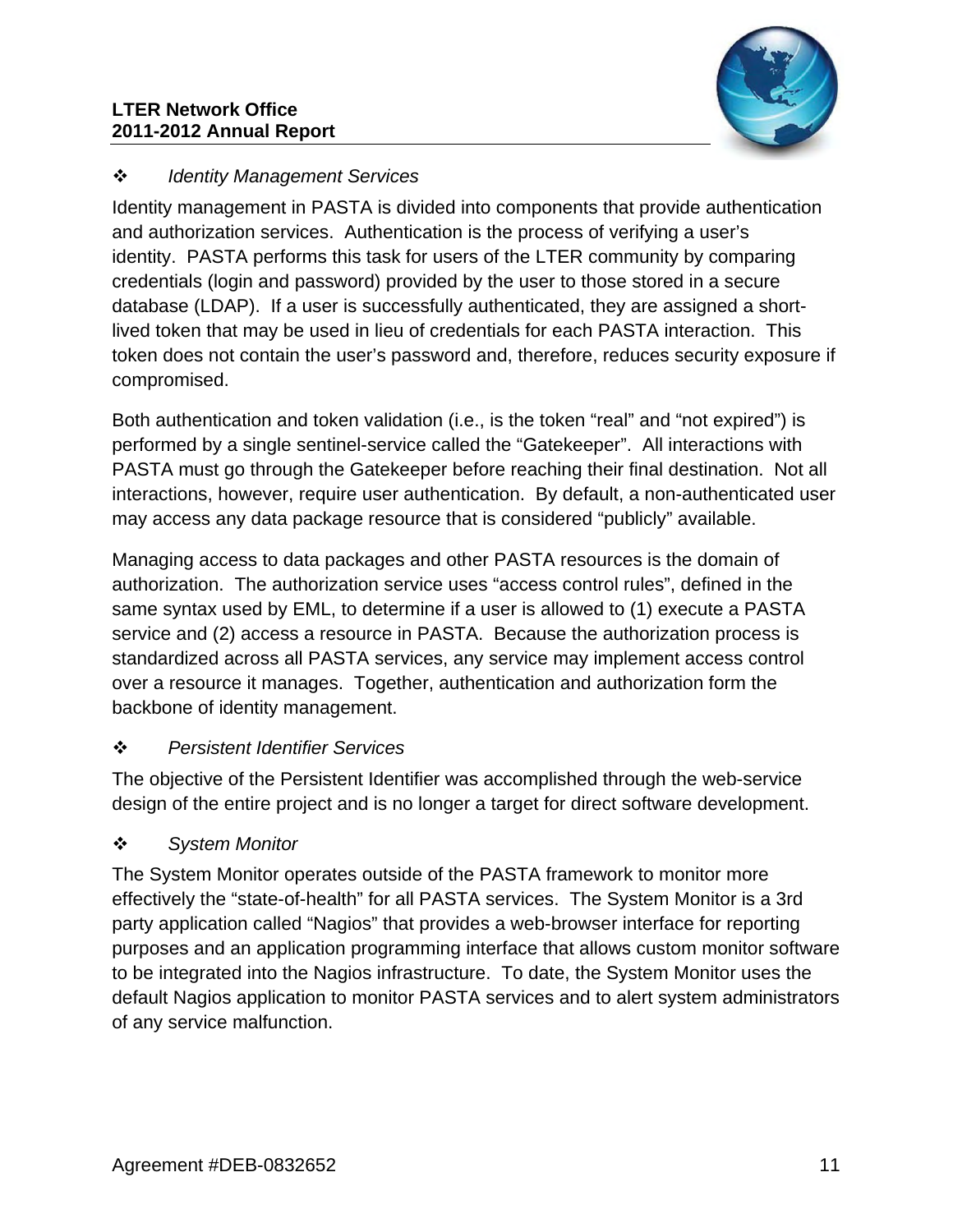#### **LTER Network Office 2011-2012 Annual Report**



# *Audit Services (formerly, Data Access Server)*

Audit services provide an end-point for other PASTA services to record "event-based" information. Event based information includes any note-worthy event that is deemed important to record for real-time or future use. The Audit service is a web-service that receives and stores event information and provides a report interface to retrieve and filter the recorded event information. Recording an event is available only to services internal to PASTA, but a report may be generated and accessed from outside of PASTA. Filters include date and time, category (debug, information, warning, and error), and the service that created the record.

- *Integration of Network databases into the LTER NIS.* 
	- Integration path for EcoTrends and ClimDB/HydroDB The implementation plan for ClimDB/HydroDB was developed by the Chief Information Officer (CIO) and Network developer and reviewed by NISAC in 2011. It involves a stepwise process of increasing the use of PASTA to supply data to the ClimDB/HydroDB web application until the functionality of the new NIS data portal exceeds the functionality of the old application. Once the functional prototype is in place, the NIM will begin prototyping the workflows to extract data from PASTA and insert it into the ClimDB/HydroDB web application database. Likewise, the IMC is developing an EML template for the inclusion of current harvestable ClimDB/HydroDB data into PASTA.

Select EcoTrends time series data will be harvested into PASTA and be made available through the NIS data portal. The LTER NIM will assess the feasibility of producing annual updates based on the availability of site data in late 2012. The most feasible annual updates will become prototypes for the workflow processing projects described below.

- Online analysis and processing of LTER NIS data Online analysis and processing of LTER NIS data will occur when the PASTA release is finalized.
- Site-based data integration into LTER NIS Data Modules Working groups and LNO staff are developing a service-oriented approach (SOA) to managing the network databases (see above). The inclusion of these databases into the same SOA framework as PASTA will make them virtually integrated into the NIS. The first production class prototype will be available for the personnel database in late 2012. The PASTA developers participate in the working groups but are not responsible for the direction and functionality. Milestones are on-track for the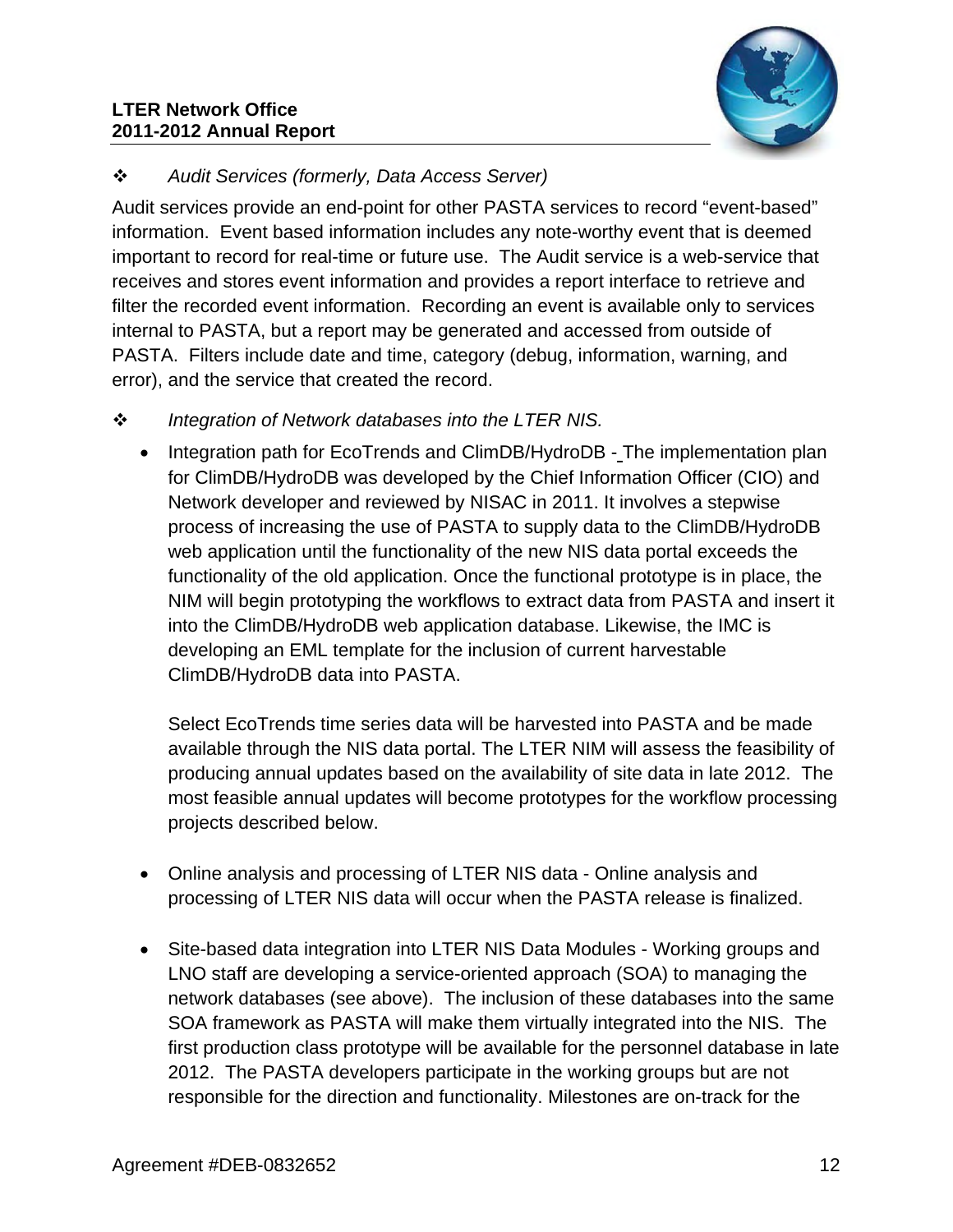

personnel database only. The bibliography and site characteristics databases are beginning use case descriptions in 2012.

• Project Specific Data Services - Project Specific Data Services will occur when the PASTA release is finalized.

IT, Database, and Web Consulting. Provide IT, database, and web consulting to LTER sites and synthesis working groups.

### *Technical support*

The Senior Web Designer, Marshall White, recently completed work on website development projects requested by Sevilleta (SEV) and Luquillo Experimental Forest (LUQ) LTER sites. These sites wished to develop a web presence utilizing the Drupal content management system and requested help from the LNO in doing the initial setup of these sites. White and the System Administrator also provided technical support to Hubbard Brook Experimental Forest (HBR) in developing their web and database server in a virtual environment. The System Administrator aided the Controlled Vocabulary Working Group and the Network Databases Working Group in establishing virtual servers for their work.

In 2012, the Executive Director (ED) and CIO will develop a revised process for handling support requests that exceed the bounds of normal daily tasks. The initial process for handling requests developed and vetted by the CIO does not have an adequate system for advertising the availability of resources and determining priority of resources.

Evaluation of need and usefulness of the technical support service to sites is difficult because of the phrasing of questions in the annual survey is aimed specifically at shortterm technical support responses, rather than longer-term technical support.

## *Site visits*

The CIO made visits to information managers and investigators at Coweeta Hydrological Laboratory (CWT), Georgia Coastal (GCE), Shortgrass Steppe (SGS), Niwot Ridge (NWT), and McMurdo Dry Valleys (MCM) in 2011. The ED was present for the NWT, SGS, and MCM visits. These visits were for information exchange and were well received by the sites. Continuing these visits is critical to maintaining good relations with site management personnel. No site visits are planned yet for 2012 because of the All Scientists Meeting.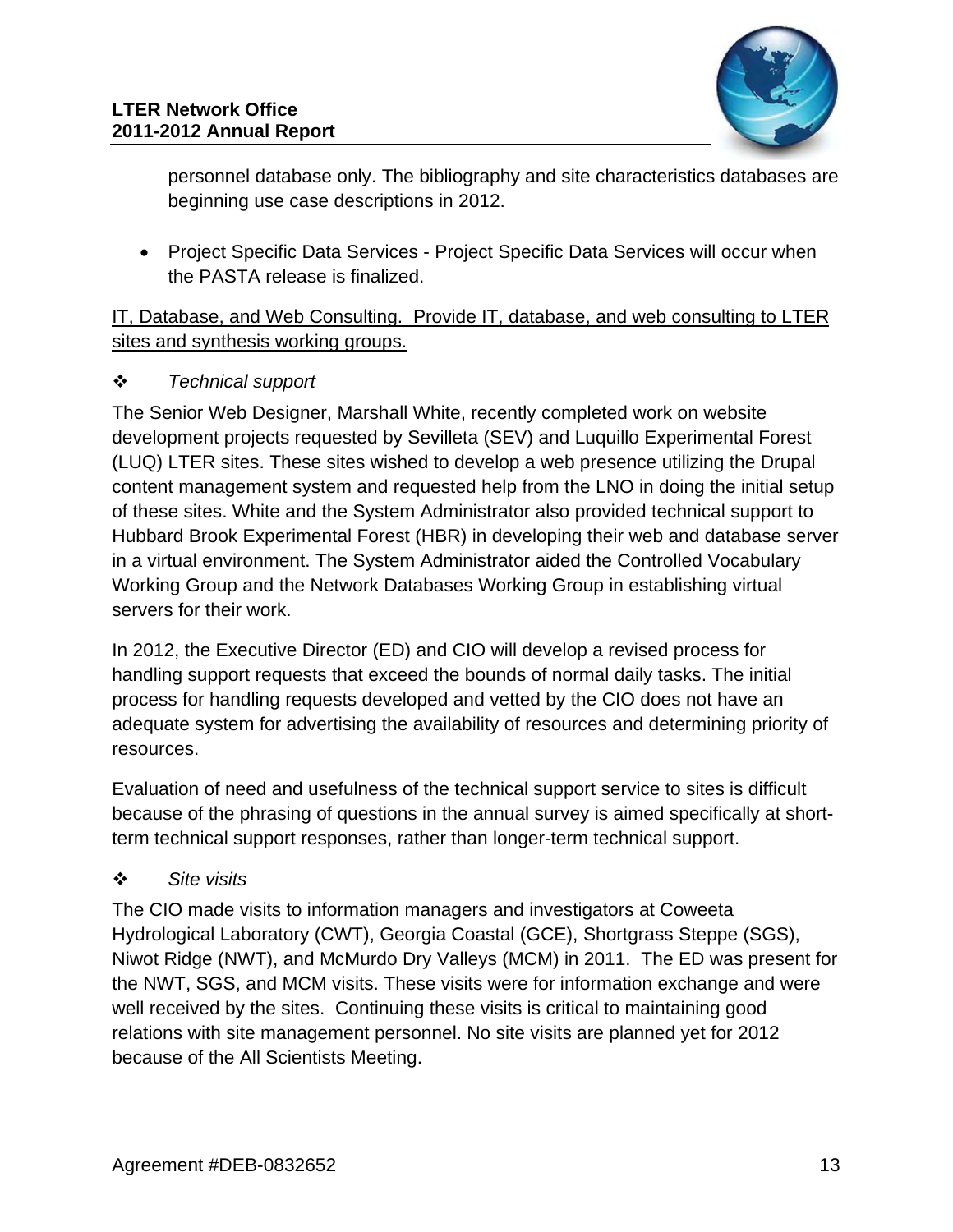

2011 is the first year that site visits were conducted and so evaluation of this service in the annual survey will not be possible until the next survey.

# **Thematic Area 3 - Core Services**

Facilitation of Meetings and other LTER Activities. Provide financial and logistical support for meetings of Network governance and scientific communities

During the 2011-2012 project period, the following meetings were successfully held: one Science Council meeting in Jekyll Island, GA; two Executive Board meetings – one in Arlington, VA and one in Jekyll Island, GA; one LTER Mini-Symposium in Arlington, VA, in conjunction with a National Advisory Board meeting. There was one NISAC meeting in Albuquerque, NM, one Information Management meeting in Santa Barbara, CA, and finally one Information Management Executive Committee meeting in Albuquerque, NM.

| Name of meeting                          | Date                    | Location                | <b>Attendees</b> | Cost                |
|------------------------------------------|-------------------------|-------------------------|------------------|---------------------|
| <b>Science Council</b>                   | May 18-20, 2011         | Jekyll Island           | 59               | \$89,251            |
| <b>Executive Board</b>                   | May 17, 2011            | Jekyll Island           | 16               | Part of SC<br>Costs |
| Information<br>Management                | September 27,<br>2011   | Santa<br><b>Barbara</b> | 26               | \$34,224            |
| <b>Executive Board</b>                   | Feb 29-March 2,<br>2012 | Arlington, VA           | 16               | \$34,100            |
| <b>LTER Mini-</b><br>symposium           | March 1, 2012           | Arlington, VA           | 8                | Part of EB<br>Costs |
| <b>National Advisory</b><br><b>Board</b> | March 2, 2012           | Arlington, VA           | 12               | Part of EB<br>Costs |
| <b>IMExec</b>                            | April 3-4, 2012         | Albuquerque             | 7                | \$6,982             |
| <b>NISAC</b>                             | April 9-10, 2012        | Albuquerque             | 11               | \$7,512             |
| <b>TOTALS</b>                            |                         |                         | 155              | \$172,069           |

The 2011 LNO Evaluation Survey results demonstrated that participants rated LNO's meeting facilitation as "does a great job organizing and supporting meetings". General satisfaction results showed 91% were Very Satisfied/Satisfied with ease of making travel arrangements, 80% were Very Satisfied/Satisfied with timeliness and ease of reimbursements, and 89% were Very Satisfied/Satisfied with the adequacy of premeeting information about logistics. Finally, in the category of additional services or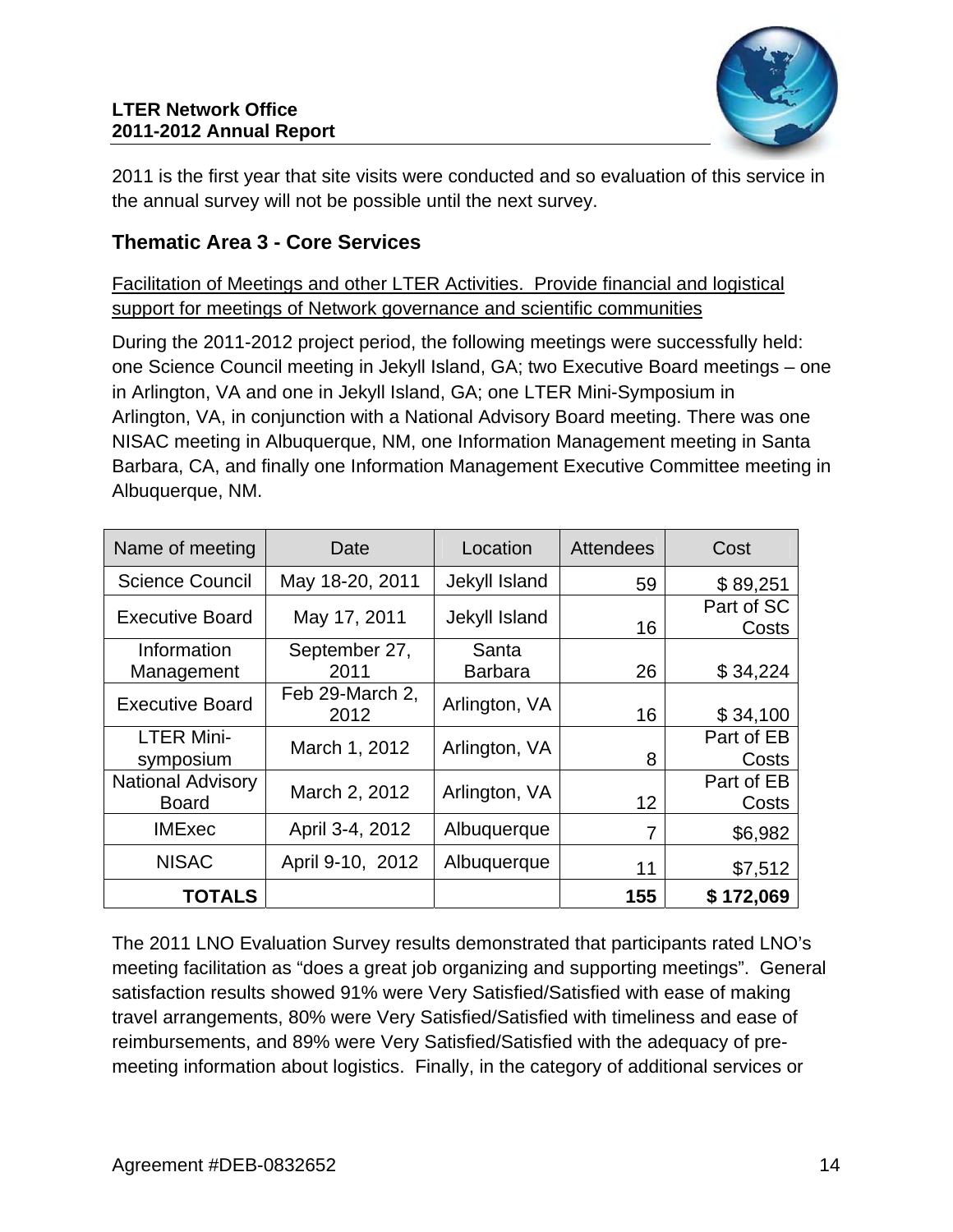modification to existing services respondents would like LNO to provide in support of LTER meetings, 89% responded none.

Research working groups funded by the LNO:

|                                      | Principal     |                          |                               |                  |                       |
|--------------------------------------|---------------|--------------------------|-------------------------------|------------------|-----------------------|
| <b>Topic</b>                         | Investigator  | Date                     | Location                      | <b>Attendees</b> | Cost                  |
| <b>State Changes</b>                 | Ellison       | May 2-5,<br>2011         | Harvard<br><b>Forest LTER</b> | 9                | \$11,453              |
| Ocean<br>Modeling                    | Miller        | May 5-6,<br>2011         | San Diego                     | 9                | \$4,937               |
| Snow and Rain                        | <b>Nolin</b>  | May 5-6,<br>2011         | Sevilleta                     | 13               | \$11,202              |
| Humanities and<br>Arts               | Swanson       | May 6-8,<br>2011         | Andrews                       | 13               | \$12,154              |
| IM-Vocabulary                        | Porter        | May 18-20,<br>2011       | LNO and<br>Jekyll Island      | 13               | Part of SC<br>meeting |
| Local Eco<br>Knowledge               | Sayre         | June $6-7$ ,<br>2011     | Andrews<br><b>LTER</b>        | 13               | \$9,200               |
| Fungal<br>Microbial                  | Porras-Alfaro | June 17-18,<br>2011      | Sevilleta                     | 29               | \$8,299               |
| Plant and<br>Grasslands              | Suding        | Sept. 6-8,<br>2011       | San Diego<br>Sevilleta        | 16               | \$3,442               |
| <b>Stream Chem</b><br>DB             | Johnson       | October 13-<br>14, 2011  | Andrews                       | 12               | \$5,410               |
| MapS II                              | Valentine     | November 1-<br>3, 2011   | <b>LNO</b>                    | 5                | \$3,312               |
| Cartographic                         | Hollingsworth | November 4-<br>18, 2011  | <b>LNO</b>                    | 3                | \$6,500               |
| <b>Drupal</b>                        | San Gil       | November 8-<br>11, 2011  | <b>LNO</b>                    | 15               | \$9,488               |
| Leaf<br>Decomposition                | Follstad-Shah | November 10-<br>13,2011  | Coweeta<br><b>LTER</b>        | 10               | \$4,345               |
| Resilience of<br><b>River Basins</b> | Jones         | November 16-<br>18, 2011 | Sevilleta<br><b>LTER</b>      | 23               | \$18,281              |
| Social<br>Networking                 | Christian     | November 29-<br>30, 2011 | <b>LNO</b>                    | 6                | \$9,930               |
| <b>PASTA</b>                         | Gries         | February 21-<br>24, 2012 | <b>LNO</b>                    | 6                | \$7,435               |
| <b>High Quality</b><br>Data Packages | O'Brien       | March 6-7,<br>2012       | Santa<br><b>Barbara</b>       | 6                | \$3,527               |
| Site DB                              | Henshaw       | April 5-6,<br>2012       | <b>LNO</b>                    | $\overline{7}$   | \$2,078               |
| <b>TOTALS</b>                        |               |                          |                               | 208              | \$130,990             |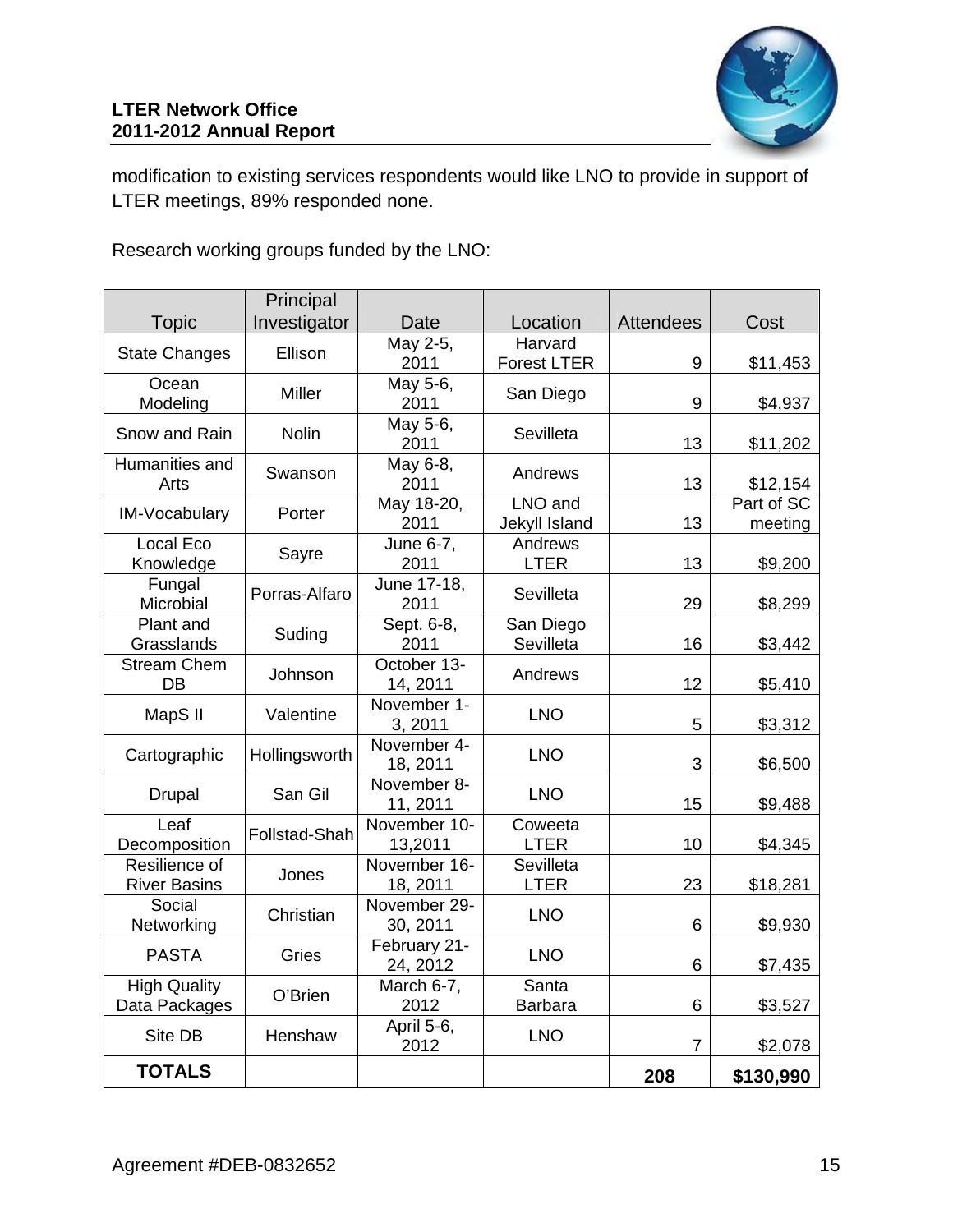

Persistent record of LTER Activities. Ensure a persistent record of LTER activities, achievements, and decisions by creating, acquiring, and archiving datasets, documents, still and video images, and audio recordings

The LNO has instituted the use of LoboVault, the University of New Mexico's Institutional Repository. With purchased terabytes, we are now able to archive data associated with workshops, meeting records, and reports, as well as audio and video recordings, in our own LTER Community in UNM Research Centers. We now have staff on board to ensure careful and consistent archival of data so that it is easily accessible and archived in a timely manner. For example, searches may be conducted from the public UNM website, by date, author, title, or subject, or searches may be conducted using Google, because UNM Libraries is responsible for maintaining all public links to the repository.

Acquisition of Data, Hardware, and Software. Facilitate the acquisition of commercial and public data, hardware, and software products for site-based and Network synthesis activities

John Vande Castle, Director for Synthesis Support, worked closely with LTER researchers interested in spatial data and analysis across the LTER Network, and the Spatial Data and Analysis Committee to set priorities for data acquisition for the Network. A webpage has been created to preserve reports from this group and includes links to associated work within the LTER Information Management groups: http://intranet2.lternet.edu/committees/lter-spatial-data-and-analysis.

One of the recommendations of the Spatial Data and Analysis Committee was to obtain a better archive of NASA's (National Aeronautics and Space Administration) Landsat satellite data for LTER sites. Landsat data obtained as the result of external funding for LTER Site data research in 1991 and additional data from NASA's funding of sun photometer deployment and atmospheric correction work at LTER sites in the 1990's have been maintained in an LTER data archive. The currently available Landsat data have been included in the LNO Metacat harvest and are available on-line. During 2011, the data was moved to a new, more stable server.

Following the recommendation of the Spatial Data and Analysis Committee, John Vande Castle worked with Kyle Cavanaugh, a post-doc at the Santa Barbara Coastal (SBC) LTER site, to develop a proposal to the LNO for funding to obtain a collection of cloud-free imagery for all LTER sites from the NASA Landsat-5 archive. The proposal was successful, and the LNO will be working with the post-doc during the summer of 2012 to obtain the data, convert the metadata to EML and make data available on-line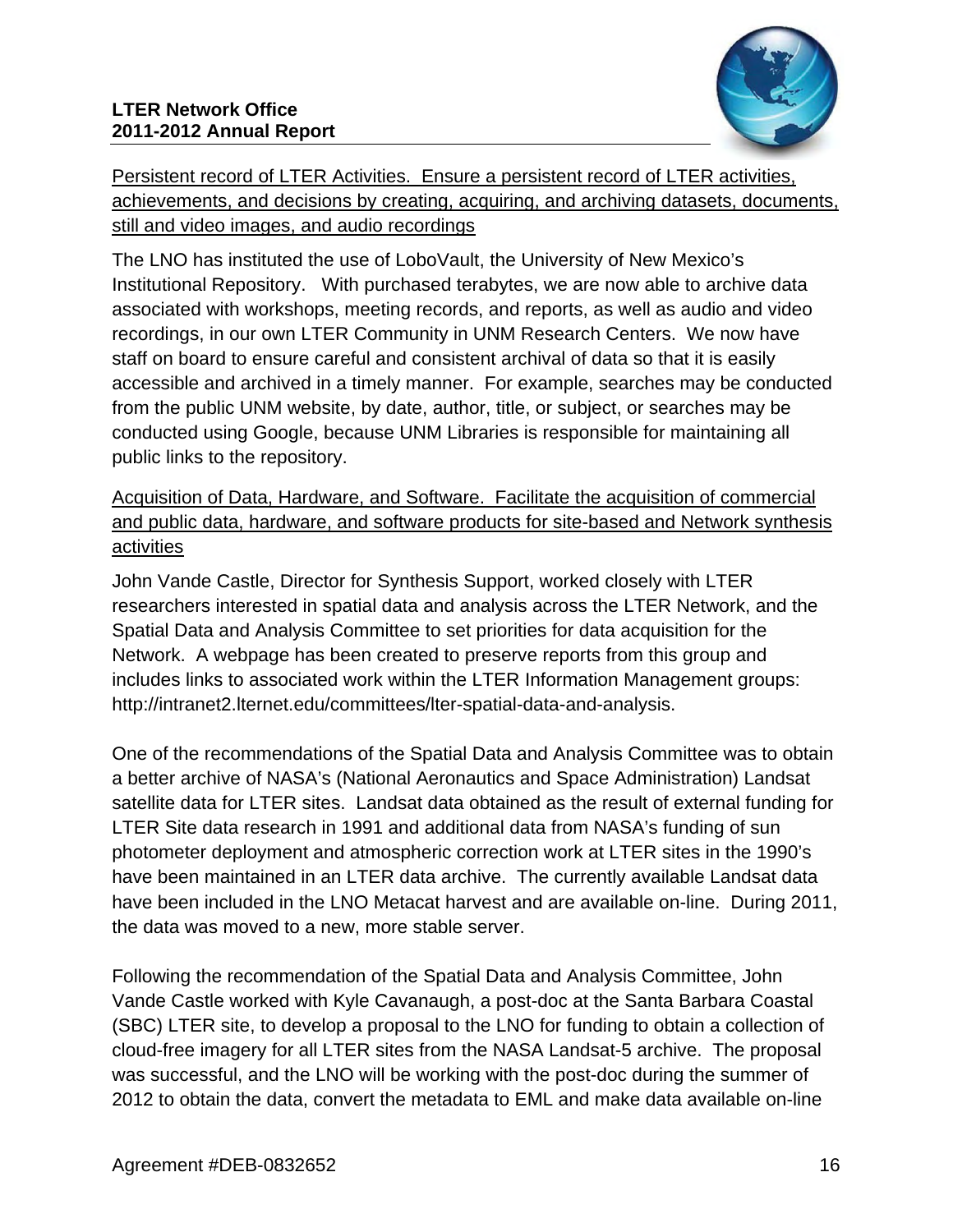

through the LTER NIS. This support is documented in the LTER Working group page at: http://intranet2.lternet.edu/content/development-and-analysis-database-landsatthematic-mapper-imagery-support-cross-site-research

### Coordination of Proposal Preparation. Coordinate the preparation of proposals and supplements to respond to opportunities for Network funding.

Two supplemental proposals were successfully submitted and awarded in 2011. The first, proposal number DEB-1118642 for \$470,000, supports two activities: \$440,000 for participation of a minimum of 280 LTER scientists and students, plus meeting coordination for the 2012 All Scientists Meeting (ASM) and \$30,000 for dues to the International LTER Network. The ASM will provide a timely opportunity to develop new synthesis activities based on the Strategic and Implementation Plan (SIP) for LTER and will form the basis for future working groups, science themes, and proposals from LTER scientists. The ILTER Network dues will enable the U.S. LTER to continue as a voting member of ILTER in support of the new governance structure and funding model based on monetary contributions from member networks.

The second proposal, DEB-1148803 for \$60,000, supports specific LTER needs:

- 1) Coordination, training, and help-desk support, and
- 2) Support for development of metadata tools and interoperability solutions, as well as information dissemination to the community.
- 3) This supplement also allows Dr. Iñigo San Gil to continue to support LTER site information management.

Management and Reporting. Manage the LTER Network and the LNO and report on the fiscal and administrative activities of the LNO

LNO staff effectively managed the two awards supporting LTER Network activities. Successful management required a solid grasp by the staff of fiscal principles as applied to sound management and general knowledge of University policies and procedures to comply with Federal Circulars A-21 and A-110. In concert with the Restricted Accounting department at UNM, the fiscal reporting was completed successfully and on schedule.

Management of two large awards, one of which is funded through the American Recovery and Reinvestment Act of 2009 (ARRA), has been complicated by the recent NSF directive to expend ARRA funds at an accelerated pace. Deadline for expenditure of these funds is now September 30, 2013, a year earlier than the deadline in the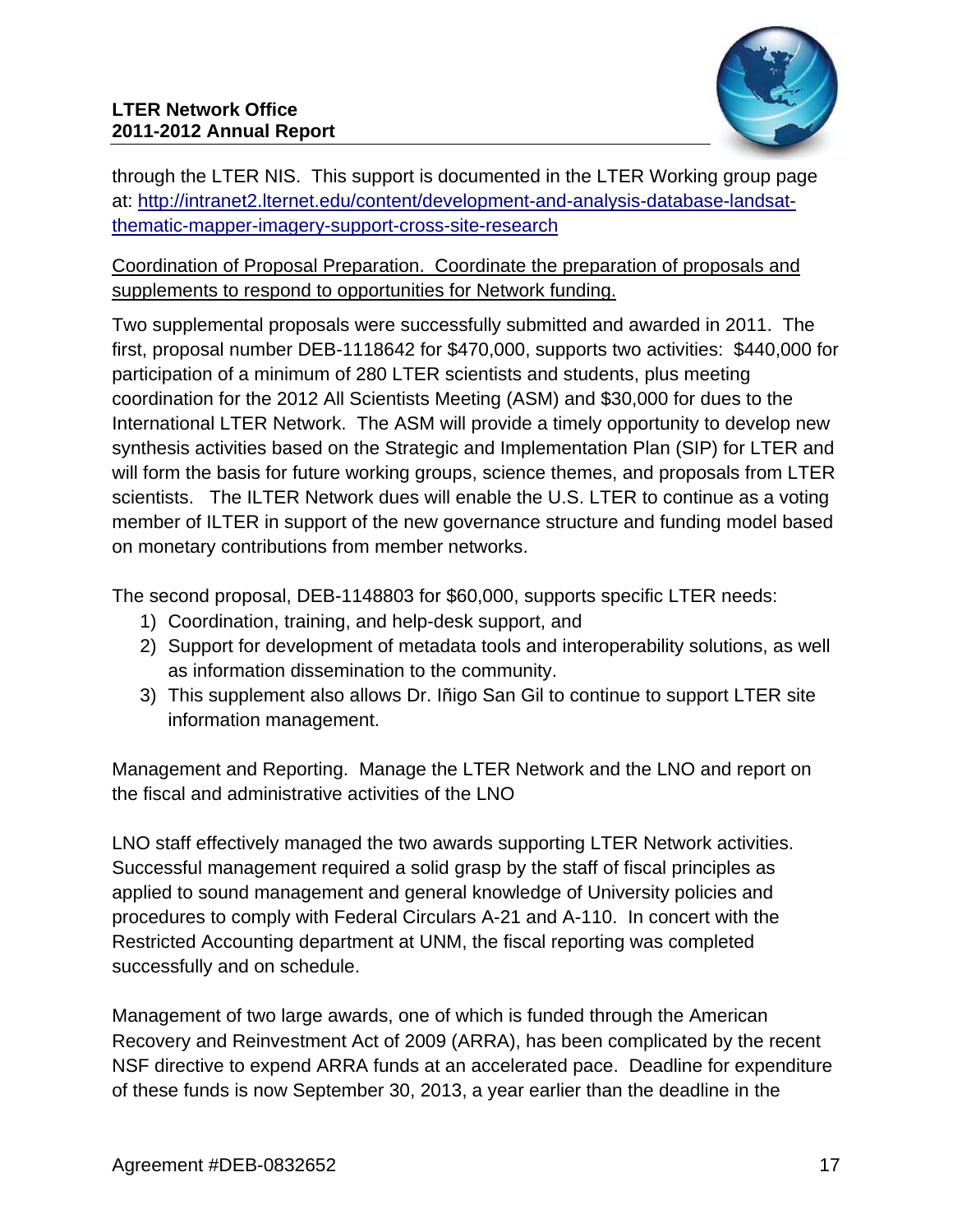

award. To meet this directive, LNO staff have had to carefully plan and implement modifications in spending plans and project timelines, and obtain approval for these modifications from NSF before implementation.

One important modification is to accelerate expenditure of participant support funds originally planned to cover cross-site working groups through 2014. To fulfill fiscal and administrative responsibilities, LNO staff now review expenditures on a monthly basis and align those expenditures with planned meetings and workshops in the Operational Plan. As noted above, the governance meetings and workshops represented 363 participants in 26 meetings.

# **Thematic Area 4 - Development and Outreach**

Strategic Communication Plan. Create a strategic communication plan for better enhancing public information and outreach for the Network via a seamless system of information and outreach to the public.

Efforts to communicate information about LTER and its accomplishments to the research community and the greater public have grown tremendously over the years, necessitating the development of a strategic plan for communication.

To meet the growing communication needs of the LTER Network as envisaged in the Decadal Plan, the LTER Network Office began the process of developing a strategic plan for communication (SPC) in 2009. The process began by identifying the existing communication goals, objectives, demands, techniques, and tools, as well as projected demand for communication within the LTER Network in the coming decade. The LTER Executive Board charged LNO with the task of developing a forward looking and adaptive ("living") strategic plan for communication. The LNO put together a planning team and acquired the services of a facilitator to guide the process of developing the SPC. Assisted by the LNO Public Information Office, the planning team developed a system to solicit input from the larger LTER community, as well as advice from communication specialists. This process was completed in December 2010, and a draft plan written, reviewed, and approved by the LTER Science Council and EB. It was subsequently published and unveiled in January 2011.

Milestones envisaged in SPC planning were incorporated into the LTER Strategic and Implementation Plan (SIP) to provide operational guidance for LTER sites and the LNO. The next steps, as envisaged in the planning document, include various evaluation and feedback processes that are currently in progress. Among these are the annual LNO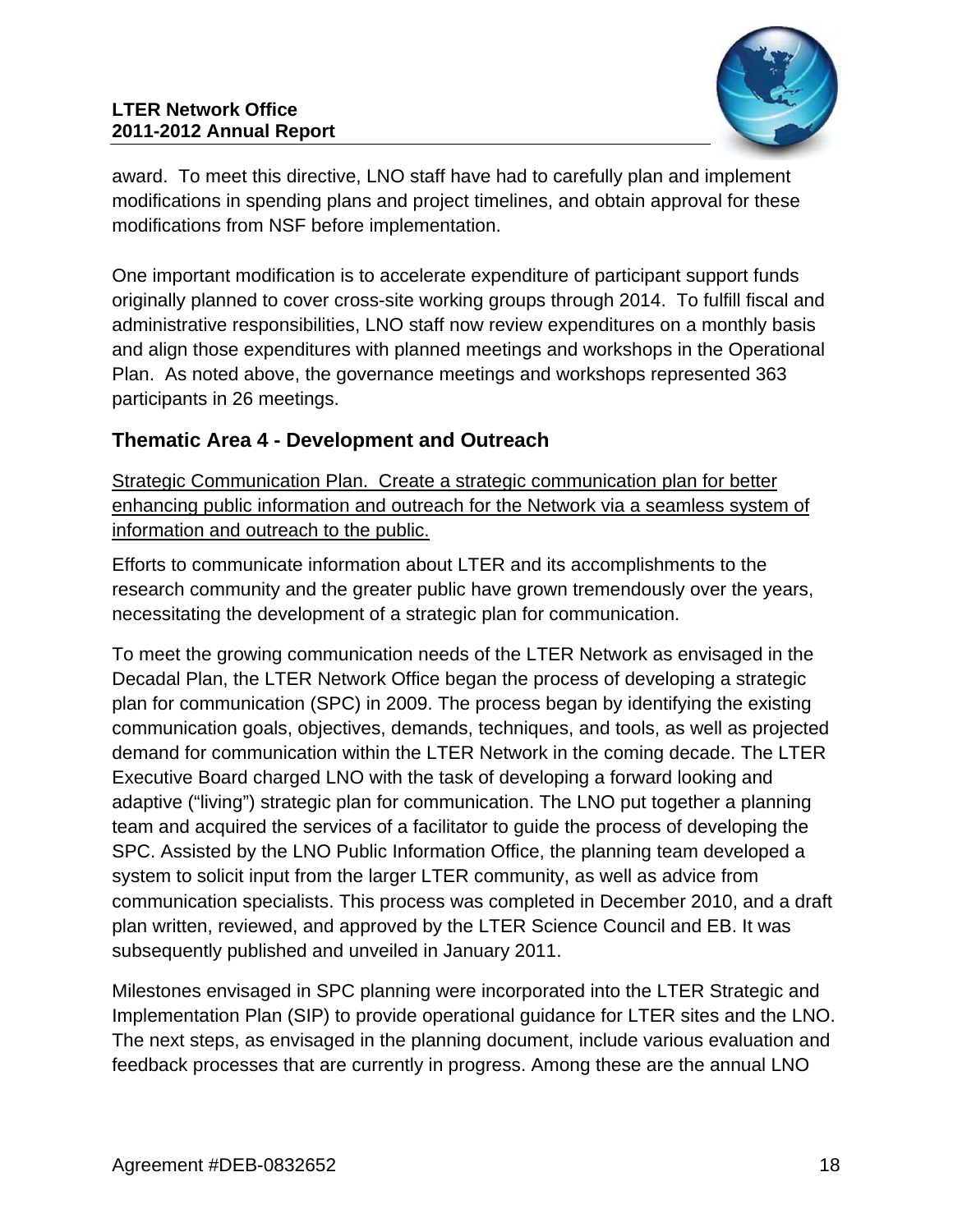

survey and the monitoring of web statistics to identify hits and misses whenever a communication effort is undertaken.

Communication and Outreach. Effectively communicate information about the LTER Network—purpose, activities, and achievements—through an array of proven, highvisibility mechanisms.

The Strategic and Implementation Plan identifies a series of communication objectives for the LNO. The Executive Board, in coordination with the Communications Committee, established priorities for each objective. The LNO addressed several of the highest priority items during the current project year.

 Outreach for *BioScience* special issue - In early 2012, LNO worked with a number of sites to publicize a special section of *BioScience* focused on LTER. The special section was guest edited by Dr. David Foster of the Harvard Forest LTER and comprised six articles co-written by teams of scientists drawn from across LTER. The articles were both retrospective in nature, reporting on results synthesized from various studies over 30-plus years of LTER, and forward looking—an attempt to peer into the future and predict what current trends portend for the future wellbeing of the Earth.

In association with the editors of the *BioScience* special section, LNO undertook an intensive outreach effort, which included a national press release that was picked up by major news outlets; working with LTER sites to issue regional press releases; working with NSF to issue a similar press release; and with the American Institute of Biological Studies (AIBS), the publisher of *BioScience*, to issue its own press release to highlight the special feature. This unprecedented outreach effort resulted in the widespread distribution of LTER research results through a broad range of media outlets. We expect the media coverage to continue for some time as specialized journalists continue to dissect the various papers and the findings and give them their unique interpretations or perspectives.

The exemplary cooperation between LNO, LTER sites, NSF, and AIBS is also set to continue with several planned outreach activities tied to the special *BioScience* issue, including a possible joint outreach with AIBS and NSF to Congressional and Federal agency personnel in Washington, DC., and helping prepare or issue invitations to Congressional delegations in districts that host LTER sites to visit those sites during their coming August recess.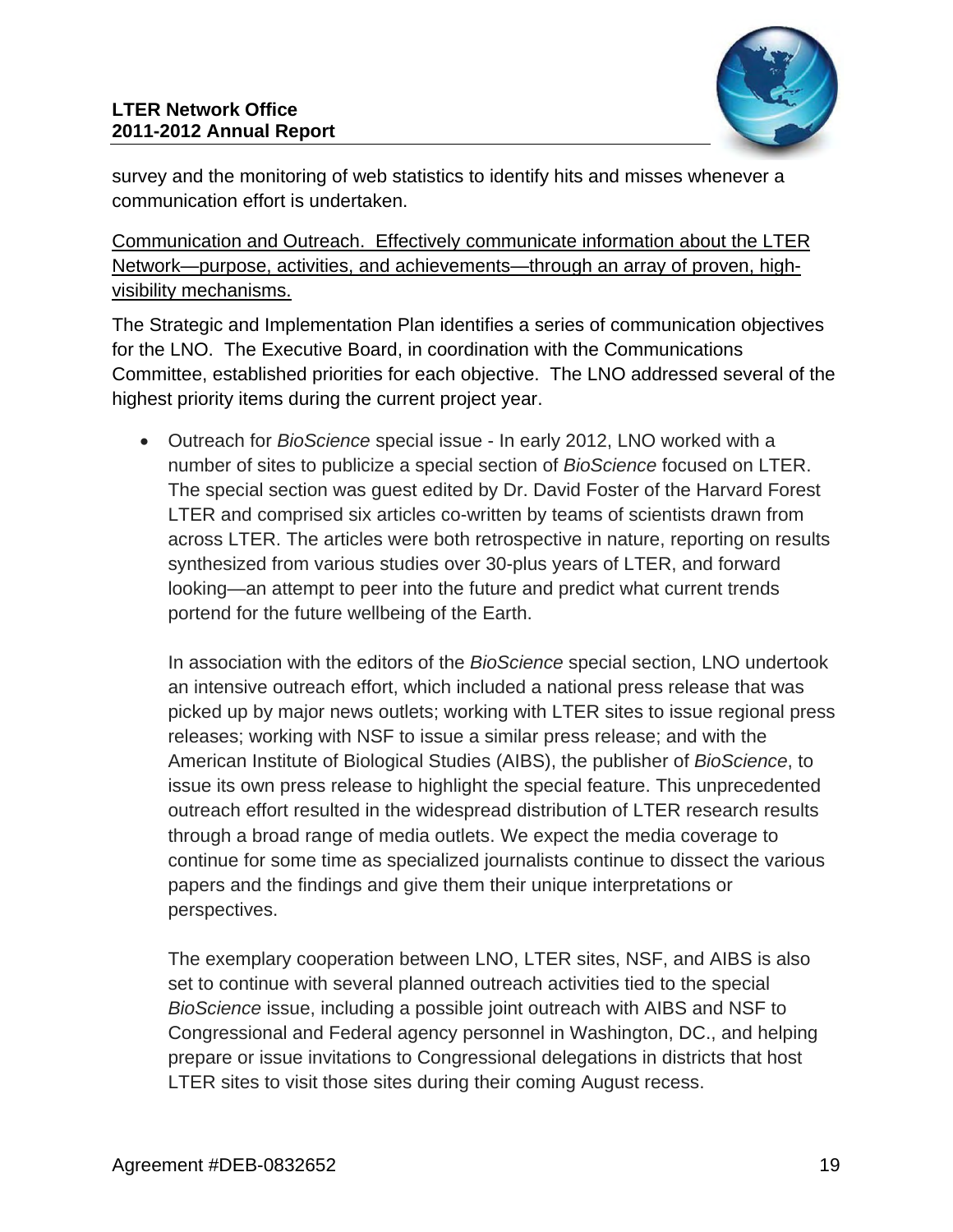

- E-newsletter In line with the objectives of the SIP, LNO eliminated the print edition of the LTER Network Newsletter in favor of an electronic version. This change trimmed printing and mailing costs and reduced environmental impacts. The electronic newsletter also provides more flexibility; it is now much easier to publish timely stories and there are no limits to the number of stories that we can carry. The first e-newsletter was published in spring 2011, followed by a second edition in the fall. The goal is to increase the frequency of publication to as many as 12 issues a year—though that depends entirely on how well the LTER community responds to the opportunity to publish in the Network newsletter.
- Site and Network brochures On the recommendation of the EB, the LNO discontinued the practice of periodically updating site brochures. Instead, sites will make the decision as to whether or when they want to update a brochure. However, the Public Information Officer (PIO) is available to provide help if asked. Similarly, the SPC recommended that the existing Network brochure be replaced by an LTER annual report that is envisaged to feature the same kind of information that is currently contained in the brochure as well as more detailed information about sites' scientific accomplishments.
- Existing and new website The Public Information Officer and Web Designer kept content of the existing LTER website current while a new website was under construction. One of the priority communication objectives of the SIP was the design and creation of a website that would be more in keeping with modern communication principles. In spring 2011, a special website sub-committee of the Communication Committee was formed to help identify the functional requirements for the new LTER gateway website. The design team, including the Executive Director, the PIO, and two LNO web designers, has since been engaged in implementing these functional requirements. The process has now reached a critical stage and the ED and PIO have taken the lead in developing and/or reviewing the content that is being posted to the new website.
- LTER traveling exhibit/display panels To meet the changing needs for exhibit material, the PIO developed a new design for the LTER traveling exhibit that was first employed in 2009. In 2011, four new panels were added to the exhibit, bringing the total number of available panels to 11. Panels feature sites that are near meeting venues (the idea being to showcase and promote those sites to not only the meeting attendees, but also to potential local visitors). The new design involves modular panels that can easily be interchanged. The new design is also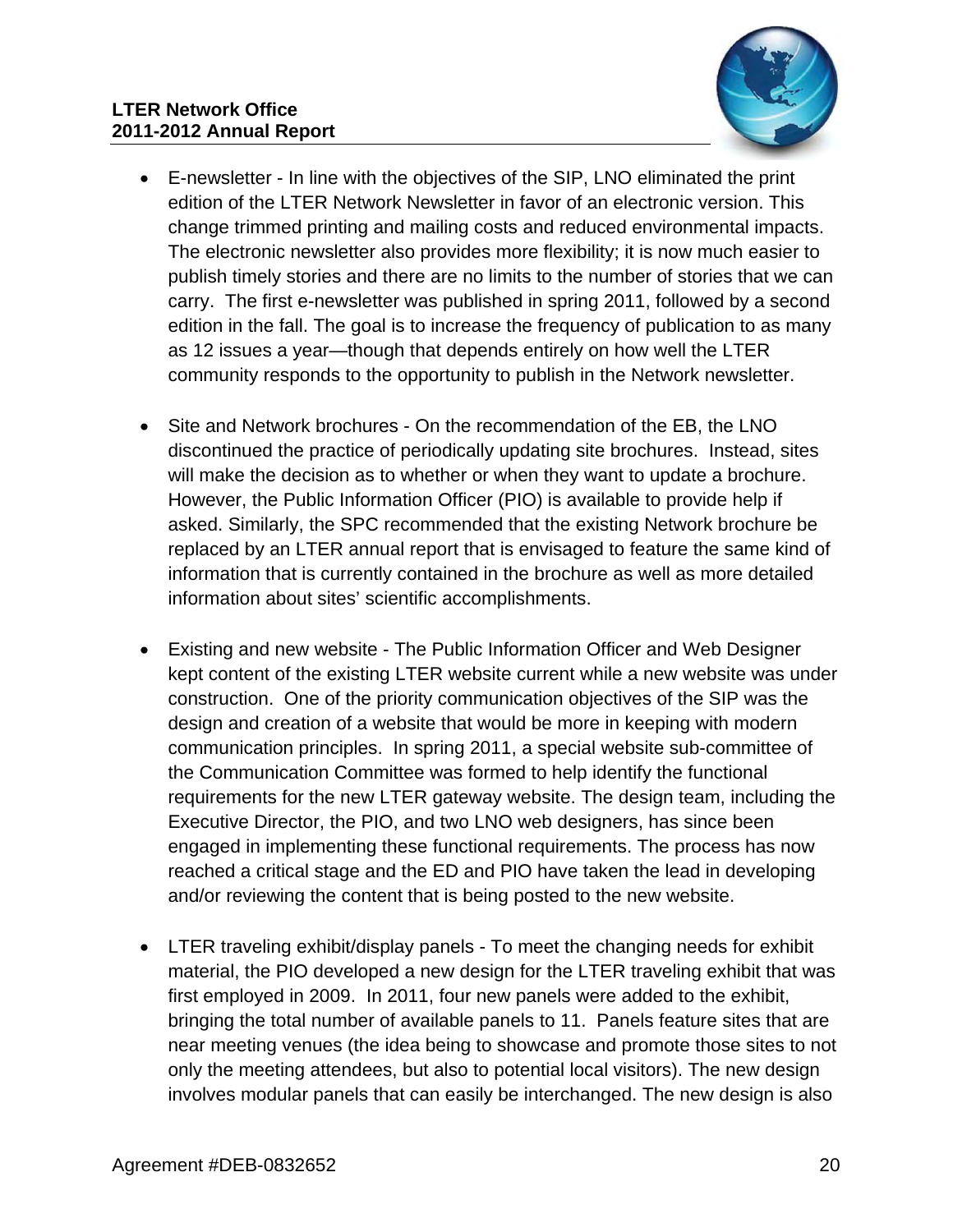

very light; the panels can be handled by one person, are easily folded and stored in duffel bags, and can even be hand carried on airplanes—unlike the old design that required two people to set up and had to be shipped by road to meeting venues at great cost to the Network.

- Representation at meetings and conferences LNO highlighted LTER accomplishments at the annual meeting of the Ecological Society of America (ESA), and at the annual LTER mini-symposium at NSF. For ESA, the PIO developed material for the exhibits (including the new display panels), co-staffed the exhibition booth together with representatives from the sites that were featured in the year's exhibit, and organized a very successful mixer to encourage participants to visit the LTER booth and interact with scientists and students. For the mini-symposium, the PIO issued a press release and communicated the details of the meeting online.
- The Executive Director and the PIO worked together to produce an entry for LTER in the Springer Encyclopedia of Sustainability Science and Technology, which is due out in 2012.

External Relations. Build and maintain strategic partnerships and collaborations that benefit science, cyberinfrastructure development, and education in the LTER Network, as well as the broader community of scientists, students, and educators.

The LTER Network benefits from a number of strategic partnerships that complement or augment LTER science and cyberinfrastructure. The LNO works to develop and maintain priority partnerships as defined by the SIP and the Executive Board.

National Ecological Observatory Network (NEON) – Executive Director Bob Waide and Chief Information Officer James Brunt maintained active communication with the NEON cyberinfrastructure team, including visits to NEON headquarters. Brunt also continued to participate as a plan reviewer for NEON information management.

DataONE – Mark Servilla continued to participate as a member of the cyberinfrastructure development team for DataONE, maintaining the strong link between LTER and DataONE. In addition, Bob Waide attended the annual meeting of the DataONE Users Group in Santa Fe, NM in July 2011 to continue planning for the LTER Member Node. The LTER Network will derive benefit from being a DataONE LTER Network data at national and global scales for subsequent analysis and synthesis.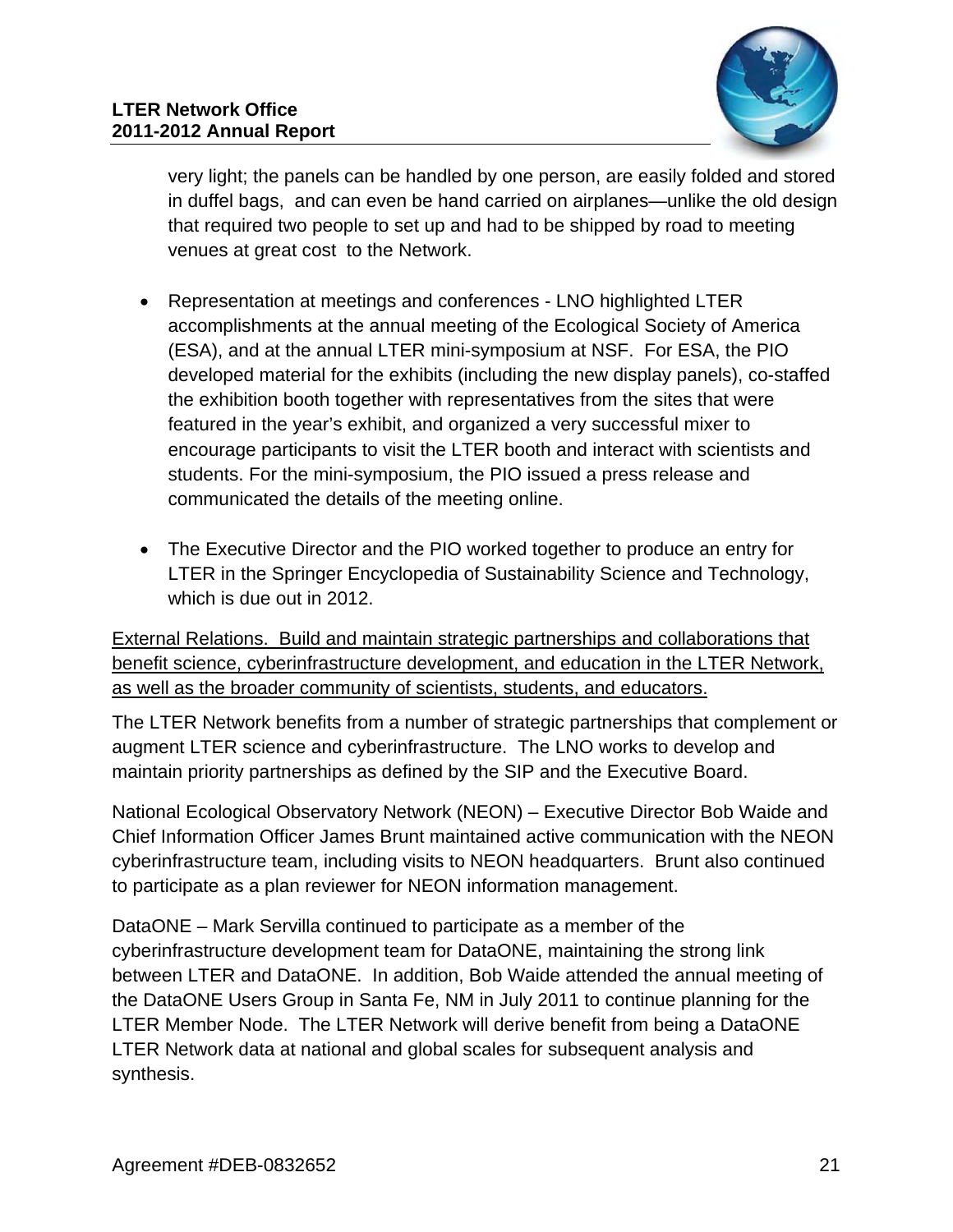#### **LTER Network Office 2011-2012 Annual Report**



EZID – Mark Servilla and James Brunt have developed and procured an agreement with the California Digital Library EZID program to have unlimited access to Digital Object Identifiers (DOI) for data and metadata managed by the LTER Network Office in the Network Information System.

InCommon – Mark Servilla and James Brunt have developed and procured an agreement to make the LTER Network part of the InCommon identity management federation framework. This agreement paves the way to use CILogon for NIS identity management, allowing InCommon member institutions to logon with local credentials.

EarthSky – Bob Waide was the principal investigator on a proposal to NSF jointly with EarthSky Communications, Inc. The goal of the proposal was to introduce key NSFsupported LTER scientists to a large public audience in the U.S. and around the world, in order to present their most important research results and to demonstrate the breadth of LTER Network scientific activities. EarthSky's role was to produce eight 90-second interview podcasts for broadcast to EarthSky's network of 1,800+ outlets across the globe. The proposal was unsuccessful, but re-submission is planned for May 2012.

National Phenology Network (NPN) – Iñigo San Gil from the LNO served on the NPN Board of Directors, further strengthening the relationship with LTER. NPN developed several site-specific projects with Andrews, Cedar Creek, Jornada, and Harvard Forest LTER sites.

National Center for Ecological Analysis and Synthesis (NCEAS) – Bob Waide and Scott Collins represented the LTER Network at a panel symposium, *Trends in Ecological Analysis and Synthesis,* organized by NCEAS in March 2012. Discussions at that meeting highlighted the strong relationship with LTER and initiated continuing collaboration with NCEAS 2.0.

Genomics Standards Consortium (GSC) – The LTER Network Office is a core member for the NSF RCN grant to support the activities of the GSC. The GSC meets twice a year, with some satellite meetings and RCN sponsored activities in between. Iñigo San Gil and Linda Amaral-Zettler represent the LTER in the GSC.

American Institute for Biological Sciences (AIBS) – The LNO collected funds from LTER institutions to renew LTER's membership in AIBS. Bob Waide served as the LTER representative on the AIBS Public Policy Committee and provided information on AIBS initiatives and opportunities to the LTER community. AIBS provided advice and assistance in implementing elements of the LTER Strategic Communication Plan, in planning a media campaign for the *BioScience* special feature, and in organizing Congressional visits in association with the LTER Mini-symposium.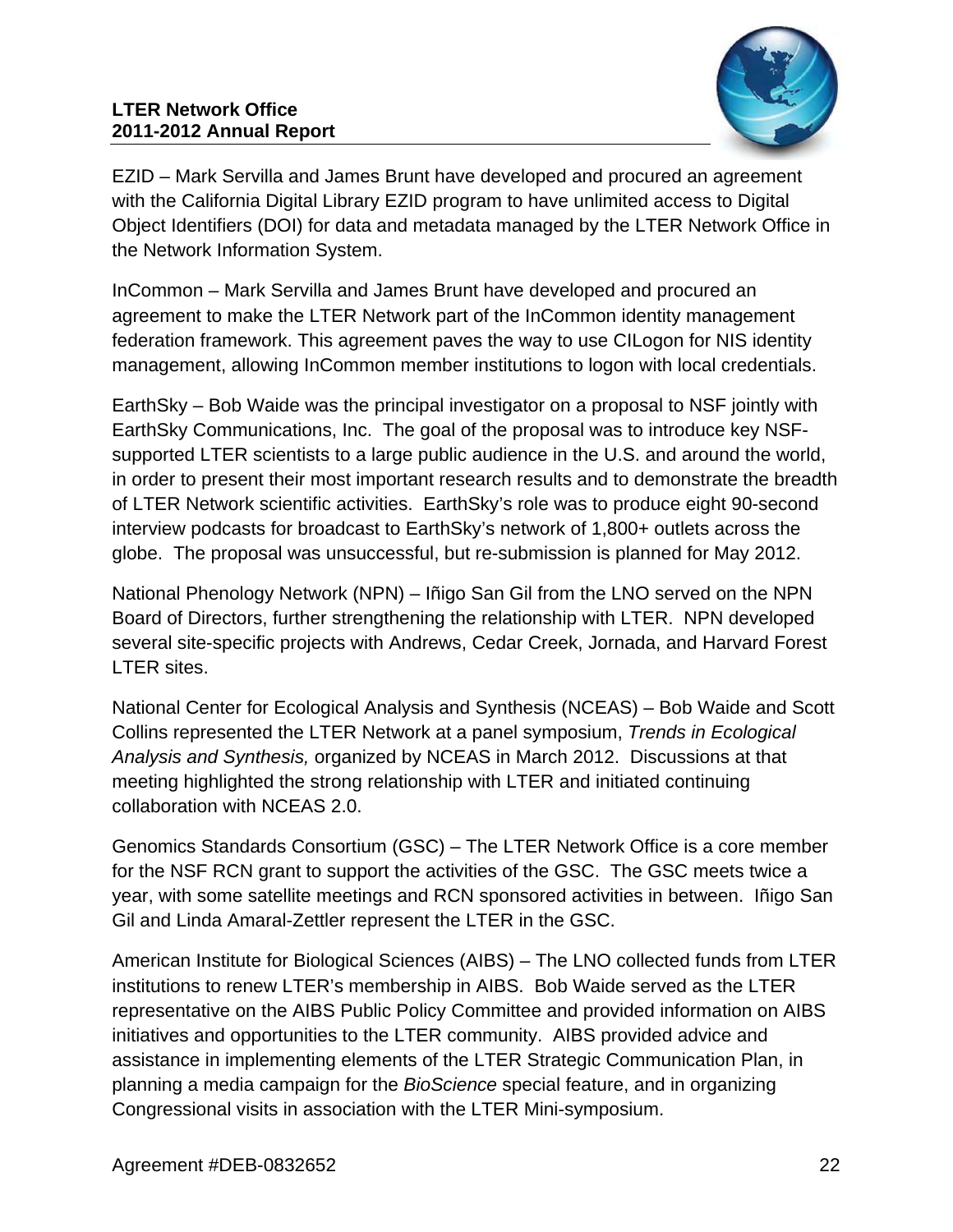

International Long Term Ecological Research Network (ILTER) – The LNO wrote a successful proposal to NSF for a supplement to maintain the U.S. LTER Network as a voting member of ILTER. The LNO managed a second supplement to provide the U.S. LTER International Committee with travel funds to participate in ILTER meetings.

S212 Water Science Software Institute – Bob Waide concluded a series of discussions with this developing institute by negotiating a position for LTER on their Steering Committee. Scott Collins was invited to serve on the Steering Committee in January 2012.

Consortium of Universities for the Advancement of Hydrologic Science, Inc. (CUAHSI) – The LNO transmitted an invitation from CUAHSI to participate in a program to provide USGS (US Geological Society) standard reference materials to LTER analytical laboratories for quality assurance/quality check (QA/QC) tests. Several LTER sites took advantage of this opportunity.

Organization for Biological Field Stations (OBFS) – Bob Waide represented LTER at the annual meeting of OBFS, and James Brunt represented LTER at an OBFS-organized workshop to develop a strategic plan to build and acquire the resources needed to better enable scientists, educators, and land managers to pursue the projects that science and the education community need at off-campus locations, such as LTER sites.

National Biological Information Infrastructure (NBII) – The long-standing partnership between NBII and the LTER Network ended in 2011 as the agency was eliminated. Metadata crosswalks and content management tools developed through this partnership will continue to be useful to LTER information managers. The LNO retained Dr. Iñigo San Gil, whose salary had been provided through a Cooperative Agreement with NBII, and will share his time with the McMurdo LTER site and a Macrosystems Biology award located at the University of New Mexico. Dr. San Gil will continue to support eight LTER sites that are implementing the Drupal Ecological Information Management System (DEIMS).

## Training. Provide or coordinate training for LTER scientists and information specialists in support of Network science and cyberinfrastructure development.

In November 2011, the LNO solicited proposals for training activities from LTER scientists and information managers. Evaluations by the Executive Board identified five proposals that were worthy of funding.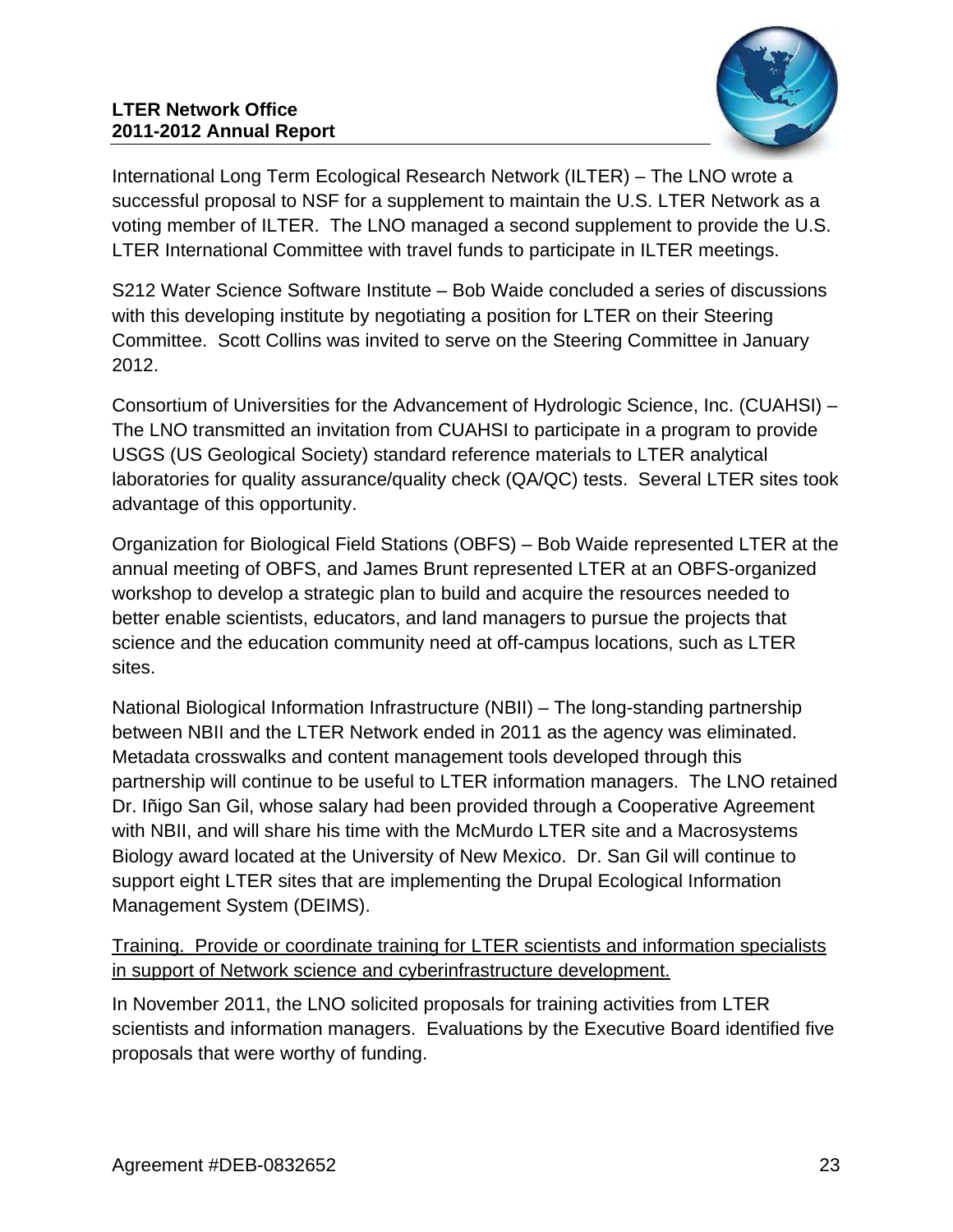

- Acquisition and management of data from remote locations PI, Don Natvig
- Tools and training for sensor network establishment and management PI, Donald Henshaw
- Integrating local knowledge into Long Term Ecological Research MALS training and planning workshop – PI, Roger Ruess
- Drupal Environmental Information Management System (DEIMS) workshop: A workshop for new and advanced DEIMS users – PI, Kristin Vanderbilt
- Retrieving and using information from web services to improve EML content PI, Corinna Gries

 Additional information on these proposals is at http://intranet2.lternet.edu/workinggroups.

# **Contributions**

## **Within discipline**

### Development of your own discipline

A major objective of the LNO is the development of a Network Information System to provide access to LTER data to the ecological community. A detailed operational plan has been formulated to guide development, and this plan offers frequent opportunities for major involvement of stakeholders from the ecological and ecoinformatics communities. Significant scientific and broader impacts will result from development of distributed data services and their use for new synthetic research, co-development of standards of practice for ecological information management, development of new cyberinfrastructure tools, and increased access to data for education and underserved groups. Improved access to high-quality, long-term data will result in increased opportunities for synthesis, thereby leading to improved knowledge of key ecosystems.

Through participation in cutting-edge informatics projects (e.g., DataONE, Dryad, Knowledge Network for Biocomplexity) and partnerships with emerging networks (e.g., NEON, WATERS, CZO, ULTRA) and key agencies (e.g., Forest Service), the LNO provides leadership in the field of ecology, especially in critical areas involving the development of national standards and knowledge networks. The LNO makes available to its partners the experience and knowledge gained through 30 years of operations as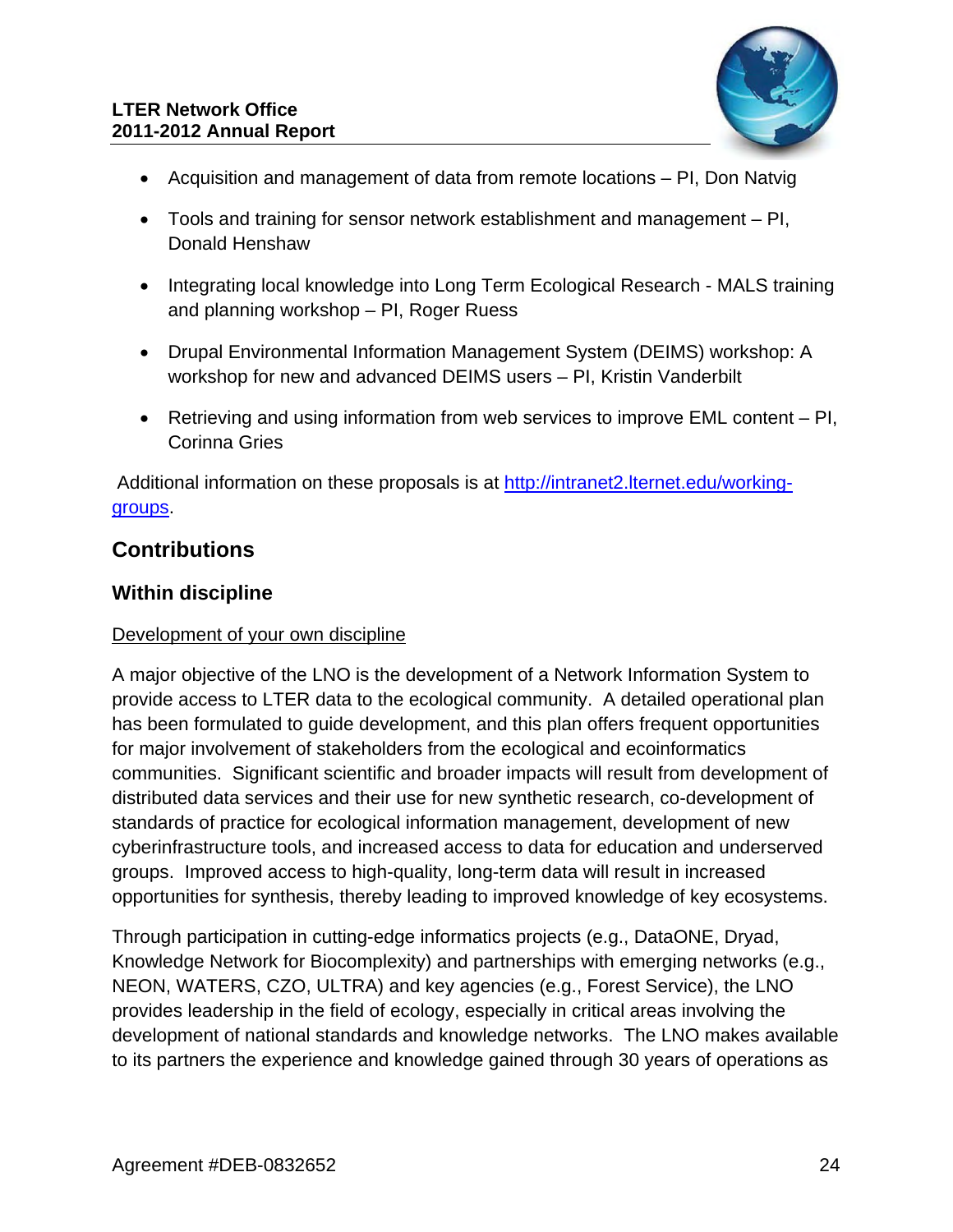

a research network. By these collaborations, the LTER Network and its partners obtain increased power to address critical national challenges.

The LNO plays a key role in emphasizing the importance of informatics in ecology and in disseminating knowledge about ecoinformatics throughout the ecological community. We provide leadership in the important areas of data sharing, data standards, connectivity, and the acquisition and implementation of new technologies through our relationships with other distributed networks (e.g., Organization for Biological Field Stations, US National Phenology Network, and the International LTER Network) and research programs (e.g., Macrosystems Biology).

# **Other disciplines**

### Development of other disciplines of science and engineering

By emphasizing equal collaboration with social scientists, the LNO seeks to advance our understanding of complex systems, including human-driven systems. Through its support of the goals of the LTER Decadal Plan, the LNO facilitates the creation of an integrated, interdisciplinary approach to the study of systems comprising both natural and built elements, and thus increases our capability to address critical national issues. The LNO plays a key role in organizing people, tools, and ideas to promote the synthesis science that will address the increasing need to understand social-ecological systems from local to global scales.

The LNO conducts research in the field of ecoinformatics through projects that involve the most important participants in the development of a robust and efficient national cyberinfrastructure for ecological research. Our participation in the Knowledge Network for Biocomplexity (KNB), Science Environment for Ecological Knowledge (SEEK), DataONE, and Dryad projects jointly with the National Center for Supercomputing Applications, the National Center for Ecological Analysis and Synthesis, the National Evolutionary Synthesis Center, Oak Ridge National Laboratory, the Global Biodiversity Information Facility, and other partners, as well as our work on the LTER Network Information System, contributes to the fields of cyberinfrastructure, computer science, and informatics. For example, the LTER Network Information System will have significantly broader impacts, making contributions by leveraging the value of metadata to facilitate the extraction, transformation, and loading of source data into a data warehouse with a rich, shared lexicon, while supporting experimental data reproducibility and quality assessment through the capture of data provenance and quality metrics. This will be the first production use of structured data provenance as an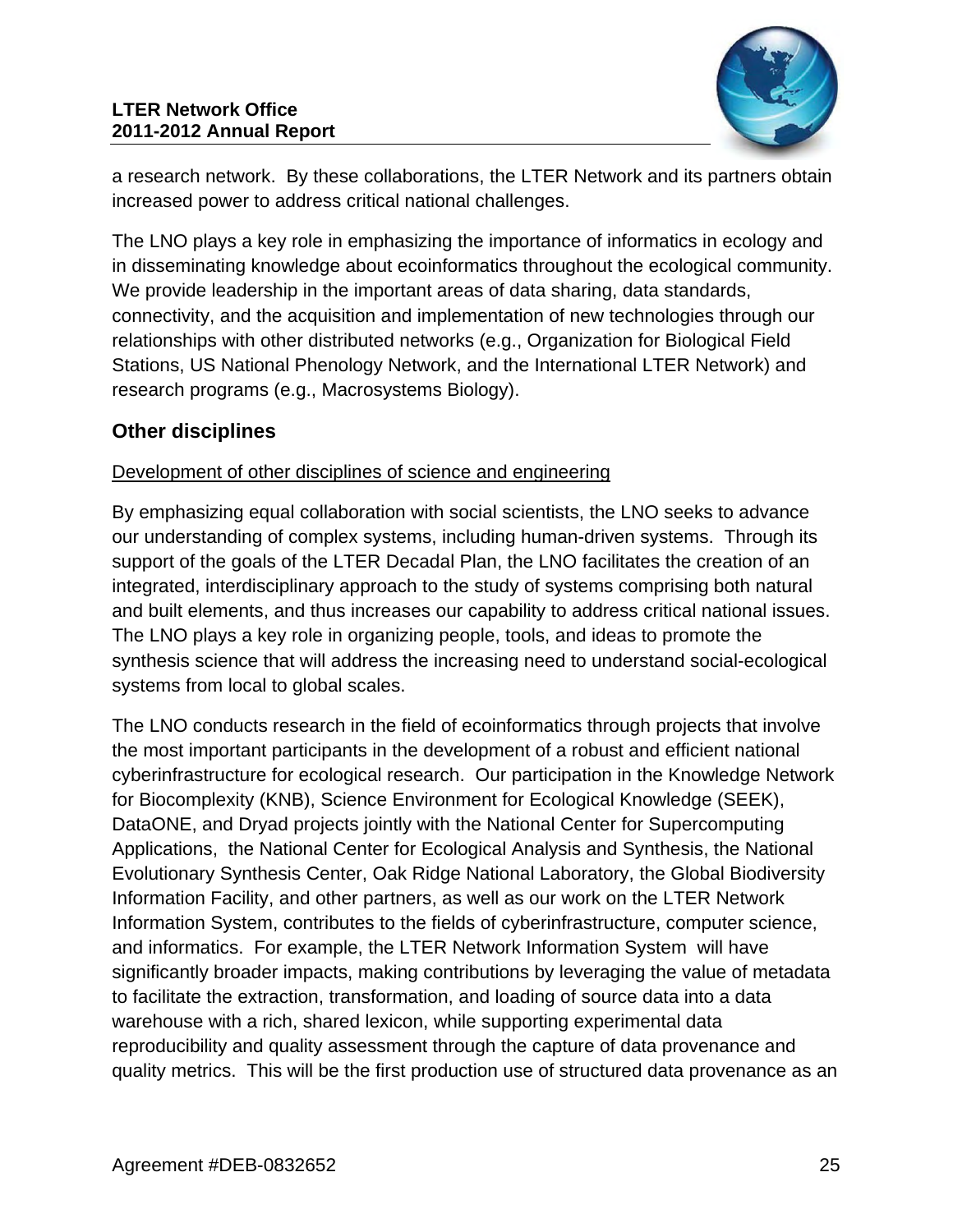

integral component of an ecological data warehouse system, and will be the first implementation of data quality metrics for ecological data in a production system.

## **Human resource development**

The LTER educational activities facilitated by the Network Office include development of web-based information on ecology for use by K-12 students, support of Schoolyard LTER sites at secondary schools, assistance to undergraduates and graduate students in identifying educational and research opportunities, facilitation of the activities of the LTER Graduate Student Committee, and the development of proposals aimed at the integration of education at all levels into LTER research programs. One product of this effort was a successful Math and Science Partnership proposal, submitted through Colorado State University, which involves four LTER sites and their local school districts. As part of this project, the LNO will develop a clearinghouse for training and research opportunities for educators involved in the project. In the long-term, the LNO is working with the LTER Executive and Education Committees to define a strategic plan for integrating education and research seamlessly across all educational levels.

## **Research and Education**

### Physical, institutional, and information resources for science and technology

The Long Term Ecological Research Network Office (LNO) occupies a 2,700 squarefoot suite comprising seven offices, an 8 person technical workspace, a 12-person conference room, and a 40-person conference room in the CERIA building on the main campus of University of New Mexico. This space is ideally positioned to support the activities and research proposed. For collaborative technology, the LNO supports a Polycom MGC50+ IP video conferencing bridge that can support video conferences up to 48 persons. In addition, there are Polycom units that can be easily relocated. LNO also supports Mediasite rich media recording and streaming technology that can be relocated.

The UNM campus is wired with a 10 Gigabit redundant fiber backbone for intra-campus networking needs. Research activities at UNM enjoy connectivity to the Internet II and National Lambda Rail via the Albuquerque GigaPOP.

### **Computing Facilities to Support Training**

The LNO maintains a 24-seat dedicated information technology training laboratory that compliments the above facilities. This training laboratory is optimized for student-toinstructor communication, while remaining ergonomically comfortable for long periods of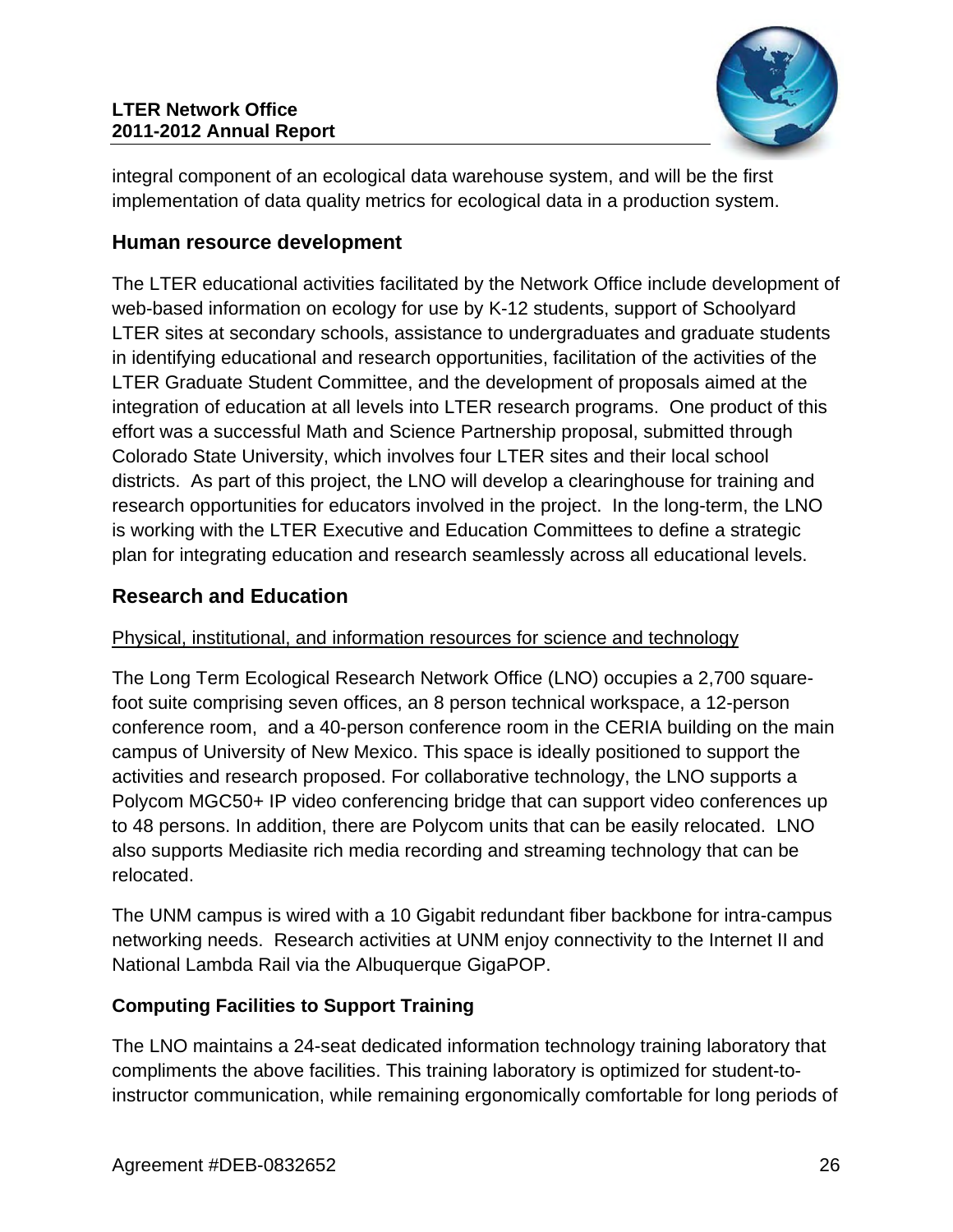#### **LTER Network Office 2011-2012 Annual Report**



instruction. The center piece of this laboratory is a fire-wall protected, 24-student pod facility with the Dell quad-core Pentium desktop computers for each student, including dual 20 inch flat-screen monitors that can be shared through the instructor's computer and multimedia/video system and simultaneous capture and stream sessions to the Internet. In addition, this facility supports code development, workshops focused on information management and analysis, and synthesis projects. In addition to training activities sponsored by the LNO, the facility is available as a resource to the community.

## **Computing Facilities to Support Research**

The LTER Network Office hosts computer facilities for the office operation and LTER Network Information System Infrastructure. This includes a climate-controlled server room with 12 Dell Multi-Quad-Core PowerEdge servers with over 40 Terabytes of disk storage, redundant power supplies and UPS). These servers provide the core communication, collaboration, and data processing, storage, and delivery components of the LTERnet.edu domain. Six of these machines are dedicated virtual hosts. The combination of virtual machine technology with Linux and Windows operating systems on the Intel platform allows for maximum flexibility in incorporating new developments and technology. The Center supports both PostgresSQL and MySQL relational database management systems, although Microsoft SQL Server is available for special purposes. The implementation includes a network-accessible TB of off-site storage for each of the LTER sites. In addition, there are modern multi-processor development and test machines.

The LNO, as part of the UNM Research Storage Consortium at UNM, has leveraged funding of a Petabyte-scale managed storage system. The HP9000 IBrix storage system is located in the UNM Center for Advanced Research Computing (CARC), which began providing access to the initial 300 terabytes (TB) of storage in January 2012. Partners in the system include CARC, the University LIbraries, DataONE, and the Earth Data Analysis Center. The LNO will use the storage system as secondary storage for our 30TB storage system and virtual server platform that arrived in April 2012

LNO staff recently brought the first production-grade server for LTER online in the Amazon EC2 cloud. The server monitors PASTA services and provides reports and notifications on system state-of-health. LNO staff will be moving additional production and production warm-standby servers to cloud installations in 2013.

The LNO supports 3 Mediasite rich media recorders for capturing and streaming live events such as the annual NSF LTER Mini-symposium.